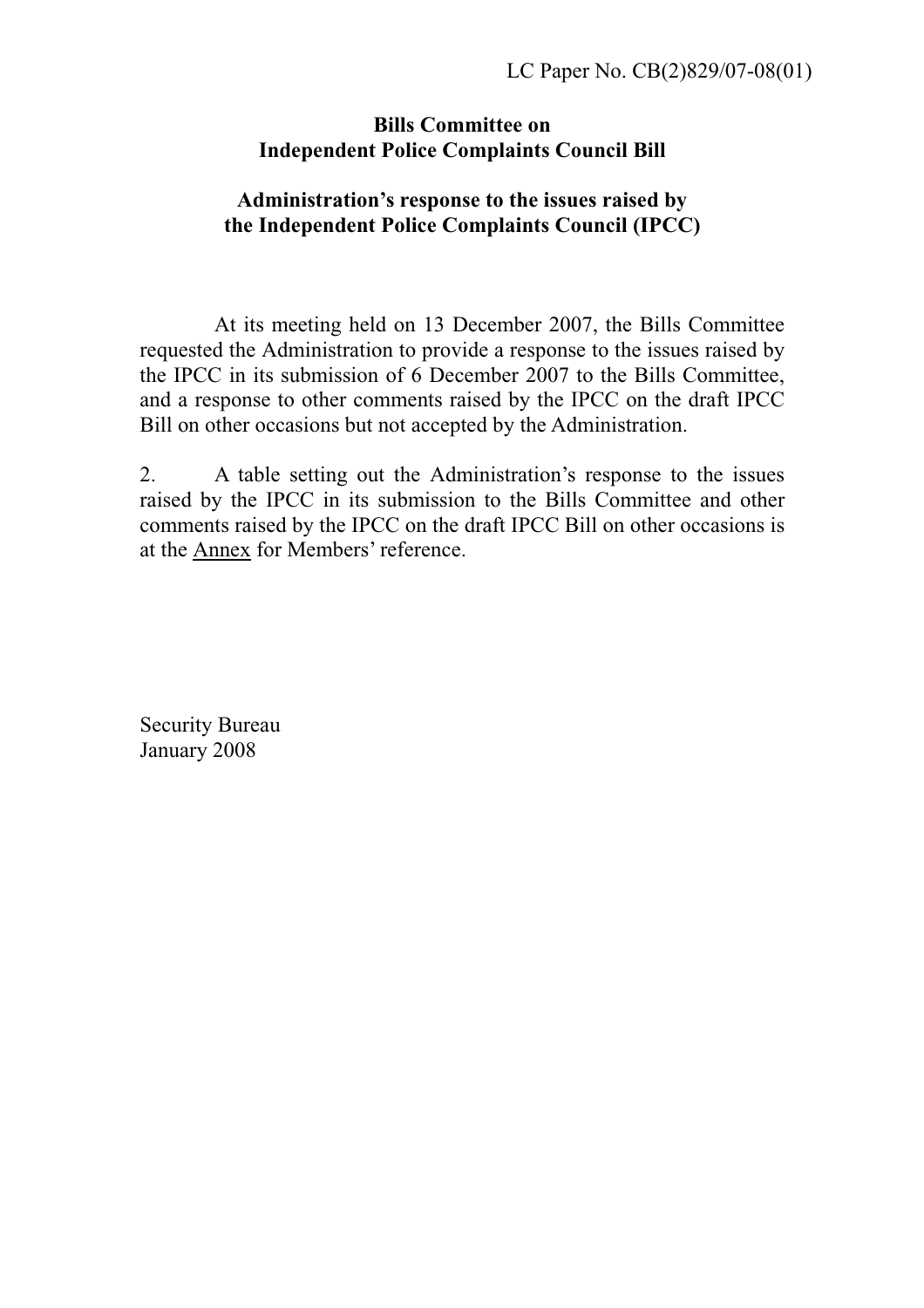## **Administration's response to the issues raised by the Independent Police Complaints Council (IPCC)**

|     | <b>Provisions in the IPCC Bill</b> | <b>IPCC's comments</b>                                                           | <b>Administration's response</b>                                                                                    |
|-----|------------------------------------|----------------------------------------------------------------------------------|---------------------------------------------------------------------------------------------------------------------|
| (A) |                                    | Issues raised in the IPCC's submission of 6 December 2007 to the Bills Committee |                                                                                                                     |
|     |                                    |                                                                                  |                                                                                                                     |
| 1.  |                                    |                                                                                  | Clause 20 – the IPCC may Clause 20 requires the CP to provide any We are committed to ensuring that the IPCC has    |
|     |                                    |                                                                                  | require the Commissioner of information or material relating to a access to the relevant information for monitoring |
|     | Police<br>$(CP)$ to                |                                                                                  | provide reportable complaint to the IPCC. The IPCC the handling of reportable complaints by the                     |
|     |                                    |                                                                                  | information etc. relating to understands however that it is the Police. The Bill has been drafted to enable the     |
|     | reportable complaints              |                                                                                  | Administration's and the Police's intention to IPCC to have wide access to such information.                        |
|     |                                    |                                                                                  | withhold relevant legal advice which has been In this connection, we consider that the                              |
|     |                                    |                                                                                  | obtained by the Police and which may be part well-established principle of LPP under the                            |
|     |                                    | and parcel of a complaint investigation on common law should be preserved.       | Indeed,                                                                                                             |
|     |                                    |                                                                                  | grounds of legal professional privilege (LPP), LPP is the cornerstone of the legal system. LPP                      |
|     |                                    |                                                                                  | and that CP will consider waiving his right to $\vert$ is enshrined and safeguarded in the Basic Law                |
|     |                                    | LPP on a case-by-case basis.                                                     | (BL). BL 35 provides that "Hong Kong"                                                                               |
|     |                                    |                                                                                  | residents shall have the right to confidential legal                                                                |
|     |                                    |                                                                                  | In the matter of the relationship between the advice $\dots$ ". BL 35 does not expressly                            |
|     |                                    | and CP<br><b>IPCC</b>                                                            | on police complaint distinguish between a Hong Kong resident acting                                                 |
|     |                                    |                                                                                  | investigations, the IPCC does not accept that in his personal capacity and a Hong Kong                              |
|     |                                    |                                                                                  | LPP should be invoked to allow the CP to resident acting in his official capacity in respect                        |
|     |                                    | withhold relevant information from the IPCC.                                     | of the right to confidential legal advice. The                                                                      |
|     |                                    |                                                                                  | As an oversight body whose role is to monitor   Bill does not abrogate this principle, and permits                  |
|     |                                    |                                                                                  | the investigation work of the Complaints the Police to consider waiving their right to LPP                          |
|     |                                    |                                                                                  | Against Police Office (CAPO), the IPCC firmly on a case-by-case basis in ensuring that the IPCC                     |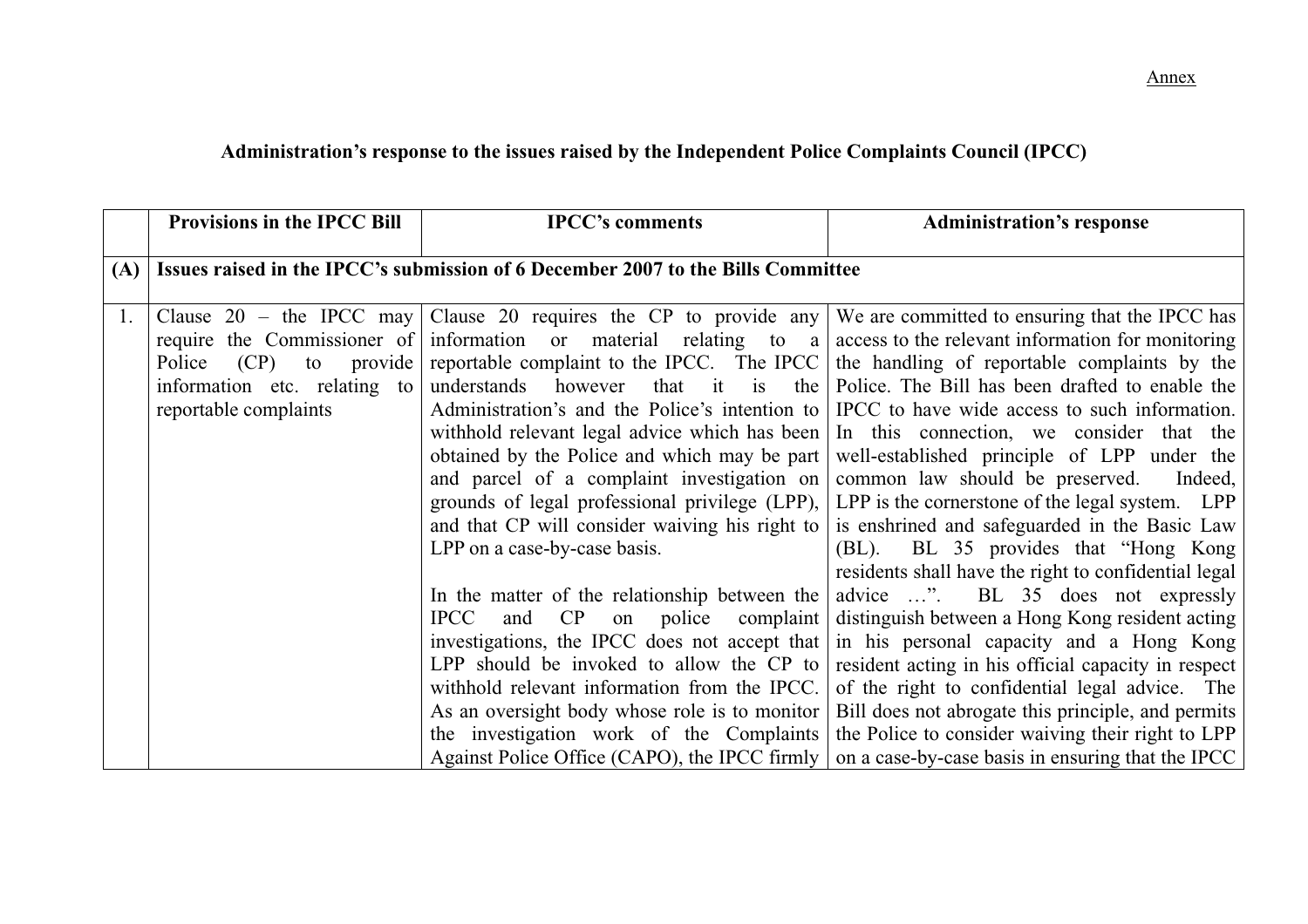|    | <b>Provisions in the IPCC Bill</b>   | <b>IPCC's comments</b>                                                                                                                                                                                                                                                                                                                                                                                                                                                                                                                                                                                                                 | <b>Administration's response</b>                                                                                                                                                                                                                                                                                                                                                                 |
|----|--------------------------------------|----------------------------------------------------------------------------------------------------------------------------------------------------------------------------------------------------------------------------------------------------------------------------------------------------------------------------------------------------------------------------------------------------------------------------------------------------------------------------------------------------------------------------------------------------------------------------------------------------------------------------------------|--------------------------------------------------------------------------------------------------------------------------------------------------------------------------------------------------------------------------------------------------------------------------------------------------------------------------------------------------------------------------------------------------|
|    |                                      | unrestricted access to information pertaining to<br>complaint investigations to enable it to be<br>satisfied that CAPO has undertaken full and<br>impartial investigations and considerations of<br>complaint allegations. It would be undesirable<br>for the integrity of the police complaints system<br>for CP to have discretion to waive his LPP and<br>let the IPCC see the information as he deems<br>fit. To do so would be perceived as conferring<br>on CP the advantage of being selective in<br>disclosing to the IPCC legal advice to the<br>advantage of the Police and would discredit the<br>police complaints system. | believes that it should be given full and is provided with sufficient relevant information<br>pertaining<br>to<br>reportable<br>the<br>complaints<br>concerned for performing its function of<br>monitoring and reviewing the handling of police<br>complaints. The IPCC may rest assured that<br>CP will not deliberately withhold information<br>from the IPCC to the advantage of the Police. |
|    |                                      | The IPCC insists on full and unrestricted access<br>to information pertaining to any complaint<br>investigation which is made available to CAPO<br>in its investigation. Such complete access to<br>information should be provided for by an<br>explicit provision in the Bill.                                                                                                                                                                                                                                                                                                                                                        |                                                                                                                                                                                                                                                                                                                                                                                                  |
| 2. | $8(3) -$<br>Clause<br>non-reportable |                                                                                                                                                                                                                                                                                                                                                                                                                                                                                                                                                                                                                                        | a list of In line with the principle stated above, the In accordance with the current practice, the<br>complaints   IPCC also considers that it should be given full   Police will continue to provide sufficient  <br>submitted by CP to the IPCC and unrestricted access to information or information to enable the IPCC to consider                                                          |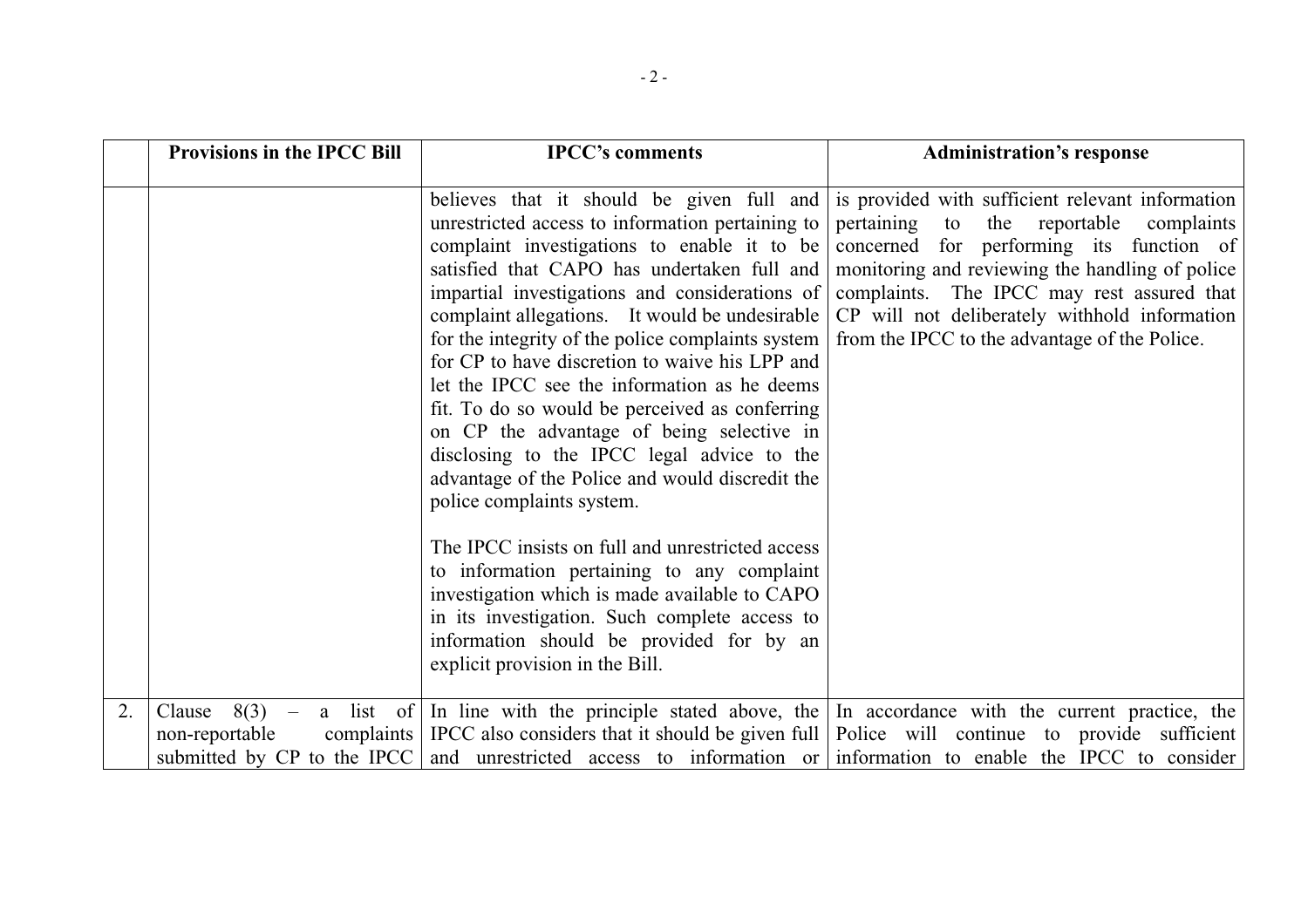|               | <b>Provisions in the IPCC Bill</b>                                                                                                                                                                                                                                                                                    | <b>IPCC's comments</b>                                                                                                                                                                                                                                                                                                                                                                                                                                   | <b>Administration's response</b>                                                                                                                                                                                                                                                                                                                                                                                                                                                                                                                                                                                                                                                                                                                                                                                                                                                                                                                                                                                                                                                                                                                                                                                                                       |
|---------------|-----------------------------------------------------------------------------------------------------------------------------------------------------------------------------------------------------------------------------------------------------------------------------------------------------------------------|----------------------------------------------------------------------------------------------------------------------------------------------------------------------------------------------------------------------------------------------------------------------------------------------------------------------------------------------------------------------------------------------------------------------------------------------------------|--------------------------------------------------------------------------------------------------------------------------------------------------------------------------------------------------------------------------------------------------------------------------------------------------------------------------------------------------------------------------------------------------------------------------------------------------------------------------------------------------------------------------------------------------------------------------------------------------------------------------------------------------------------------------------------------------------------------------------------------------------------------------------------------------------------------------------------------------------------------------------------------------------------------------------------------------------------------------------------------------------------------------------------------------------------------------------------------------------------------------------------------------------------------------------------------------------------------------------------------------------|
| of<br>require | must include a brief description  <br>all<br>non-reportable<br>complaints and the reasons for<br>categorizing the complaints as<br>non-reportable complaints<br>Clause $15(3)$ – the IPCC may<br>CP<br>provide<br>to<br>explanations to support the<br>categorization of a complaint<br>as a non-reportable complaint | material relating to a non-reportable complaint<br>for the purposes of determining if the complaint<br>should be re-categorized as a reportable<br>complaint where necessary, in line with current<br>practice. Complete access to such information<br>should be provided for by an explicit provision<br>in the Bill (similar to clause $20(1)$ which<br>requires the CP to provide any information or<br>material relating to a reportable complaint). | whether a non-reportable complaint should be<br>re-categorized. In this connection, clause 8<br>already requires the Police to submit a list<br>containing brief description of all non-reportable<br>complaints received by the Police and the<br>reasons for categorizing the complaints as such.<br>Such reasons should have already provided<br>sufficient justification for categorizing the<br>complaints as non-reportable complaints.<br>Clause $15(3)$ empowers the IPCC to require the<br>Police to provide explanations to support the<br>categorization of a complaint as a non-reportable<br>If the IPCC considers that<br>complaint.<br>additional information is needed, the Police<br>stand ready to provide such information. The<br>general provision under clause $7(2)$ which<br>empowers the IPCC to do all such things as are<br>reasonably necessary for, or incidental or<br>conducive to, the performance of its functions<br>under the Bill should sufficiently enable the<br>IPCC to require the Police to provide additional<br>information in relation to non-reportable<br>We therefore consider that a<br>complaints.<br>specific provision similar to clause $20(1)$ for the<br>purpose of the IPCC's consideration of |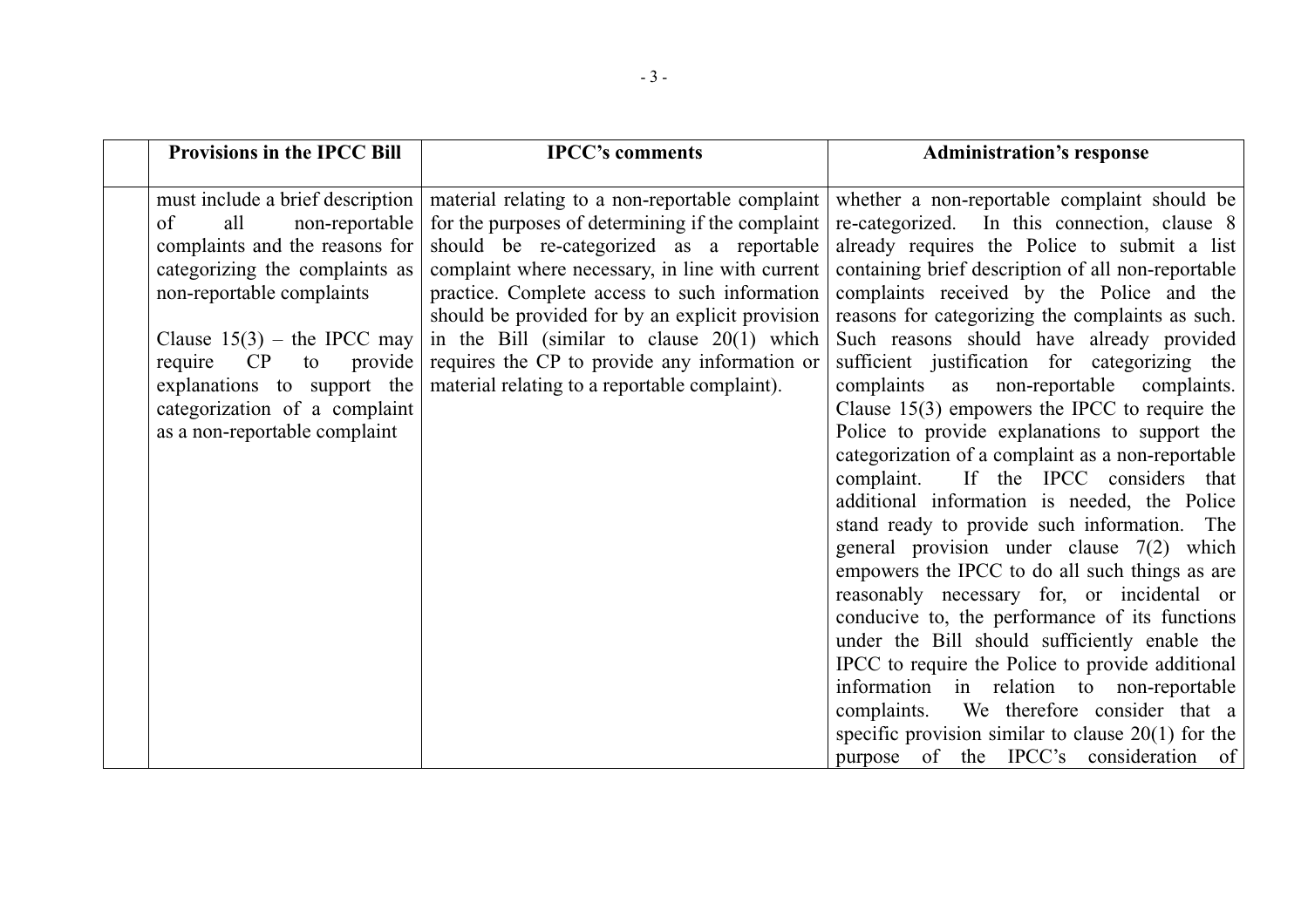|    | <b>Provisions in the IPCC Bill</b>                          | <b>IPCC's comments</b>                                                                                                                                                                                                                                                                                                                                                                                                                                                                                                                                                                                                                                                                                                             | <b>Administration's response</b>                                                                                                                                                                                                                                                                                                                                                                                                                                                                                                                                                                                                                                                                                                                                                                                                                                                                                                                                                                                                                                                    |
|----|-------------------------------------------------------------|------------------------------------------------------------------------------------------------------------------------------------------------------------------------------------------------------------------------------------------------------------------------------------------------------------------------------------------------------------------------------------------------------------------------------------------------------------------------------------------------------------------------------------------------------------------------------------------------------------------------------------------------------------------------------------------------------------------------------------|-------------------------------------------------------------------------------------------------------------------------------------------------------------------------------------------------------------------------------------------------------------------------------------------------------------------------------------------------------------------------------------------------------------------------------------------------------------------------------------------------------------------------------------------------------------------------------------------------------------------------------------------------------------------------------------------------------------------------------------------------------------------------------------------------------------------------------------------------------------------------------------------------------------------------------------------------------------------------------------------------------------------------------------------------------------------------------------|
|    |                                                             |                                                                                                                                                                                                                                                                                                                                                                                                                                                                                                                                                                                                                                                                                                                                    | re-categorization of non-reportable complaints is<br>not necessary.                                                                                                                                                                                                                                                                                                                                                                                                                                                                                                                                                                                                                                                                                                                                                                                                                                                                                                                                                                                                                 |
| 3. | Clause $27 - CP$ to comply with<br>requirements of the IPCC | Clause 27 provides that CP must comply with<br>any requirement made by the IPCC unless he is<br>satisfied that compliance would likely prejudice<br>the security of Hong Kong or the investigation<br>of any crime. The IPCC is concerned that the<br>term "any crime" is unnecessarily wide, such<br>that CP may choose to decline to comply with<br>the IPCC's requirement by the mere reason that<br>compliance would likely prejudice<br>the<br>investigation of a crime of a minor nature.<br>The term "any crime" should therefore be<br>qualified.<br>The IPCC has previously suggested "any<br>crime" be replaced by "indictable offence" or<br>setting a time limit for CP not to comply with<br>the IPCC's requirements. | We have carefully considered the IPCC's<br>previous suggestions of replacing "any crime" by<br>"indictable offence" or setting a time limit for CP<br>not to comply with the IPCC's requirements, and<br>concluded that they may not be practicable. In<br>many cases, a crime which initially appears to be<br>a non-indictable offence and triggers an<br>investigation may turn out to be an indictable<br>one upon detailed investigation. It may also not<br>be practicable to set a time limit, as the time<br>required for investigating different crimes varies.<br>Under the Police Force Ordinance (Cap. 232),<br>CP, subject to the orders and control of the Chief<br>Executive (CE), shall be charged with the<br>supreme direction and administration of the<br>police force. Under section 10 of Cap. 232, the<br>duties of the police force shall be to take lawful<br>measures for, among others, preventing and<br>detecting crimes and offences, and apprehending<br>all persons whom it is lawful to apprehend and<br>for whose apprehension sufficient grounds |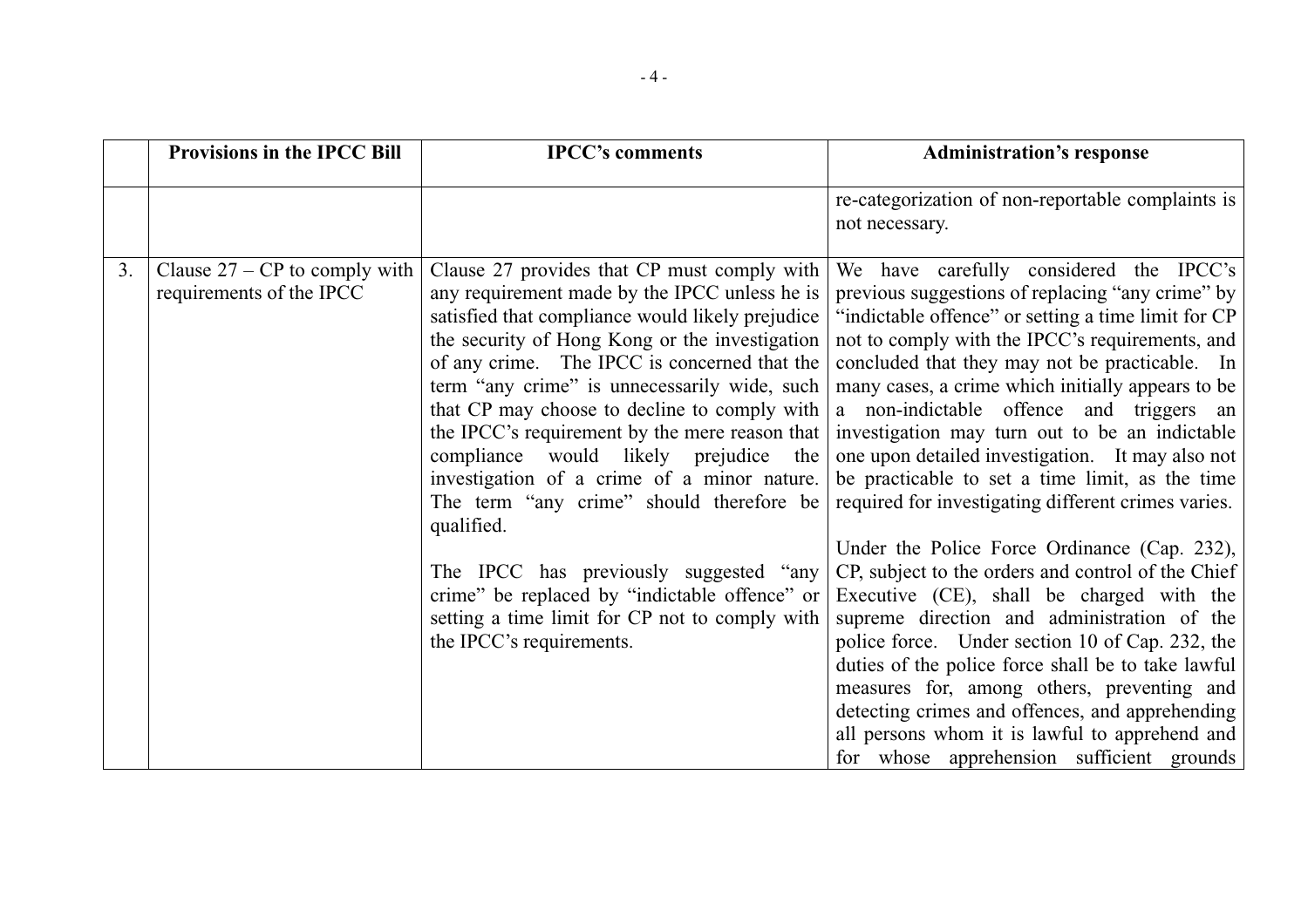| <b>Provisions in the IPCC Bill</b> | <b>IPCC's comments</b> | <b>Administration's response</b>                                                                                                                                                                                                                                                                                                                                                                                                                                                                                                                                                                                                                              |
|------------------------------------|------------------------|---------------------------------------------------------------------------------------------------------------------------------------------------------------------------------------------------------------------------------------------------------------------------------------------------------------------------------------------------------------------------------------------------------------------------------------------------------------------------------------------------------------------------------------------------------------------------------------------------------------------------------------------------------------|
|                                    |                        | exists. In essence, CP is statutorily responsible<br>for law and order issues and has the obligation to<br>safeguard the integrity of any crime<br>investigation. While CP is committed to<br>providing sufficient information to the IPCC to<br>facilitate the IPCC in the discharge of its<br>functions to monitor and review CAPO's<br>investigation reports on reportable complaints,<br>he has the duty to ensure that disclosure of the<br>information or materials concerned would not<br>prejudice any crime investigation.                                                                                                                           |
|                                    |                        | CP will not lightly rely on clause 27 to decide<br>not to comply with the IPCC's requirements. In<br>response to the IPCC's requirement, CP will take<br>into account the facts and evidence available,<br>and assess the risk of the security of Hong Kong<br>or crime investigation being prejudiced if the<br>IPCC's requirements are complied with. In the<br>very rare circumstances where CP makes a<br>decision of non-compliance, he will provide an<br>explanation to the IPCC as to why the IPCC's<br>requirement cannot be complied with. If the<br>IPCC is not satisfied with CP's explanation, it<br>may under clause 28 make a report to CE. CE |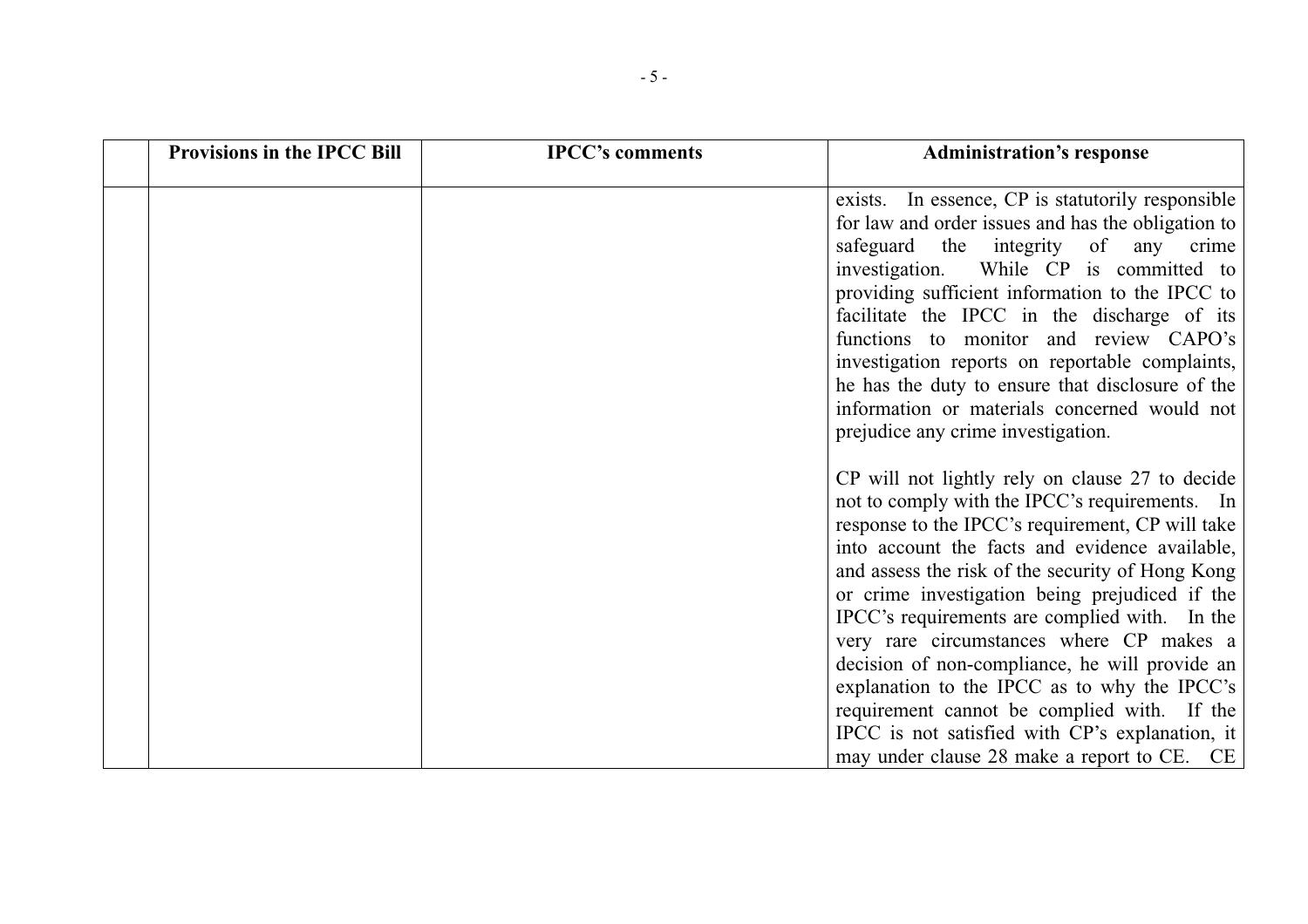|    | <b>Provisions in the IPCC Bill</b>                                        | <b>IPCC's comments</b>                                                                    | <b>Administration's response</b>                                                                                                                                                                                                                                                                                                                                                                     |
|----|---------------------------------------------------------------------------|-------------------------------------------------------------------------------------------|------------------------------------------------------------------------------------------------------------------------------------------------------------------------------------------------------------------------------------------------------------------------------------------------------------------------------------------------------------------------------------------------------|
|    |                                                                           |                                                                                           | may direct CP as he sees fit.                                                                                                                                                                                                                                                                                                                                                                        |
|    |                                                                           |                                                                                           | In the very rare circumstances where CP decides<br>not to provide information or materials required<br>by the IPCC at a certain point in time having<br>regard to clause 27, it is possible that such<br>information or materials can be provided to the<br>IPCC when CP is subsequently satisfied that<br>such provision will no longer affect the security<br>of Hong Kong or crime investigation. |
| 4. | Clause $7(1)(b)$ – the IPCC's                                             |                                                                                           | The two operative clauses setting out the Clause $7(1)(c)$ as currently drafted enables the                                                                                                                                                                                                                                                                                                          |
|    | function to monitor actions                                               | IPCC's functions and the requirement for CP to                                            | IPCC to make recommendations in respect of                                                                                                                                                                                                                                                                                                                                                           |
|    | taken or to be taken in respect                                           | report back to the IPCC on the IPCC's                                                     | faulty or deficient police practices or procedures.                                                                                                                                                                                                                                                                                                                                                  |
|    | of any member of the police                                               | recommendations are clauses 7 and 25(b).                                                  | Depending on the circumstances of individual                                                                                                                                                                                                                                                                                                                                                         |
|    | force by $CP$ in connection with $\vert$<br>reportable complaints, and to | Whereas the IPCC accepts that it is CP's<br>prerogative to discipline or administer other | cases, we envisage that if the IPCC is minded to<br>make recommendations on the training needs of                                                                                                                                                                                                                                                                                                    |
|    | advise CP or CE or both of                                                | administrative actions on a member of the                                                 | police officers or service improvement, it should                                                                                                                                                                                                                                                                                                                                                    |
|    | them of its opinion on such                                               | police force, the IPCC is more concerned with                                             | have identified a faulty or deficient police                                                                                                                                                                                                                                                                                                                                                         |
|    | actions                                                                   | CP's overall response to its recommendations                                              | practice which may lead to reportable complaints                                                                                                                                                                                                                                                                                                                                                     |
|    |                                                                           | arising from the monitoring of a reportable                                               | that may be prevented with changes to training                                                                                                                                                                                                                                                                                                                                                       |
|    | Clause $24$ – the IPCC may                                                | complaint. In this connection, the IPCC                                                   | or service improvement. Clause $7(1)(c)$ should                                                                                                                                                                                                                                                                                                                                                      |
|    | CP<br>provide<br>require<br>to                                            | considers that the current clause $7(1)(b)$ should                                        | therefore sufficiently enable the IPCC to make                                                                                                                                                                                                                                                                                                                                                       |
|    | explanation in relation to                                                | be amended to allow the IPCC to give                                                      | recommendations on the Police's training needs                                                                                                                                                                                                                                                                                                                                                       |
|    |                                                                           |                                                                                           | actions taken or to be taken in   recommendations on CP's action taken or to be   or service improvement for better complying                                                                                                                                                                                                                                                                        |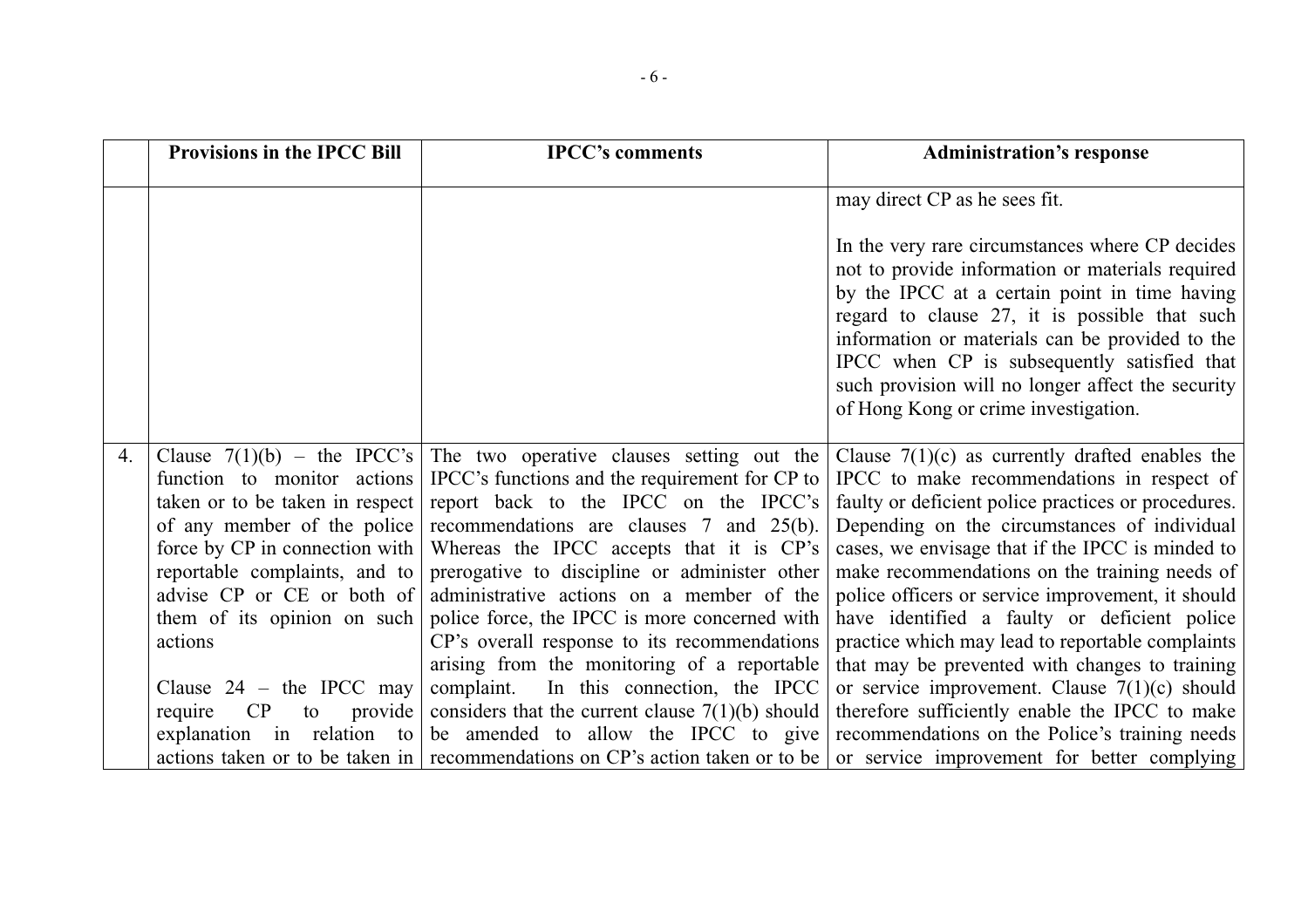| <b>Provisions in the IPCC Bill</b>                                                                             | <b>IPCC's comments</b>                                                                                                                                                                                                                                                                                                                                                                                                                                                                                                                                                             | <b>Administration's response</b>                                                                                                                                                                                                                                                                                                                                                                                                                                                                                                                                                                                                                                                                                                                                                                                                                                                                                                                                                                                                  |
|----------------------------------------------------------------------------------------------------------------|------------------------------------------------------------------------------------------------------------------------------------------------------------------------------------------------------------------------------------------------------------------------------------------------------------------------------------------------------------------------------------------------------------------------------------------------------------------------------------------------------------------------------------------------------------------------------------|-----------------------------------------------------------------------------------------------------------------------------------------------------------------------------------------------------------------------------------------------------------------------------------------------------------------------------------------------------------------------------------------------------------------------------------------------------------------------------------------------------------------------------------------------------------------------------------------------------------------------------------------------------------------------------------------------------------------------------------------------------------------------------------------------------------------------------------------------------------------------------------------------------------------------------------------------------------------------------------------------------------------------------------|
| respect of a member of the<br>police<br>force<br>by<br>CP<br>in<br>connection with any reportable<br>complaint | taken in connection with any RC which may<br>not be covered by clause $7(1)(a)$ or (c) (for<br>example, the training needs of officers, service<br>improvement suggestions, the terms of a reply<br>to a complainant, but excluding disciplinary<br>action on which the IPCC will give its opinion).<br>Consequentially, clause 24, which allows the<br>IPCC to require CP's explanation for his action<br>taken or to be taken in respect of a member of<br>the police force should also be amended to<br>cover CP's other action in connection with any<br>reportable complaint. | with police procedures and carrying out duties<br>more professionally. If the IPCC has any views<br>on the training needs of individual police<br>officers, it may advise the Police of its opinions<br>in this regard under clause $7(1)(b)$ .<br>Issuance of a reply to a complainant concerns the<br>handling of a complaint. The IPCC may make<br>recommendations on the "terms of a reply to a<br>complainant" under clause $7(1)(a)$ .<br>Clause 24 empowers the IPCC to require the<br>Police to provide an explanation in relation to<br>any action taken or to be taken in respect of a<br>member of the police force by the Police in<br>connection with any reportable complaint.<br>Clause 25(b) empowers the IPCC to require CP<br>to submit a report on any action taken or to be<br>taken in respect of the IPCC's recommendations<br>made under clause $7(1)(a)$ or (c). We consider<br>that clauses $7(1)(a)$ , (b) and (c), 24 and 25(b) in<br>combination should be sufficient to meet the<br>IPCC's concerns. |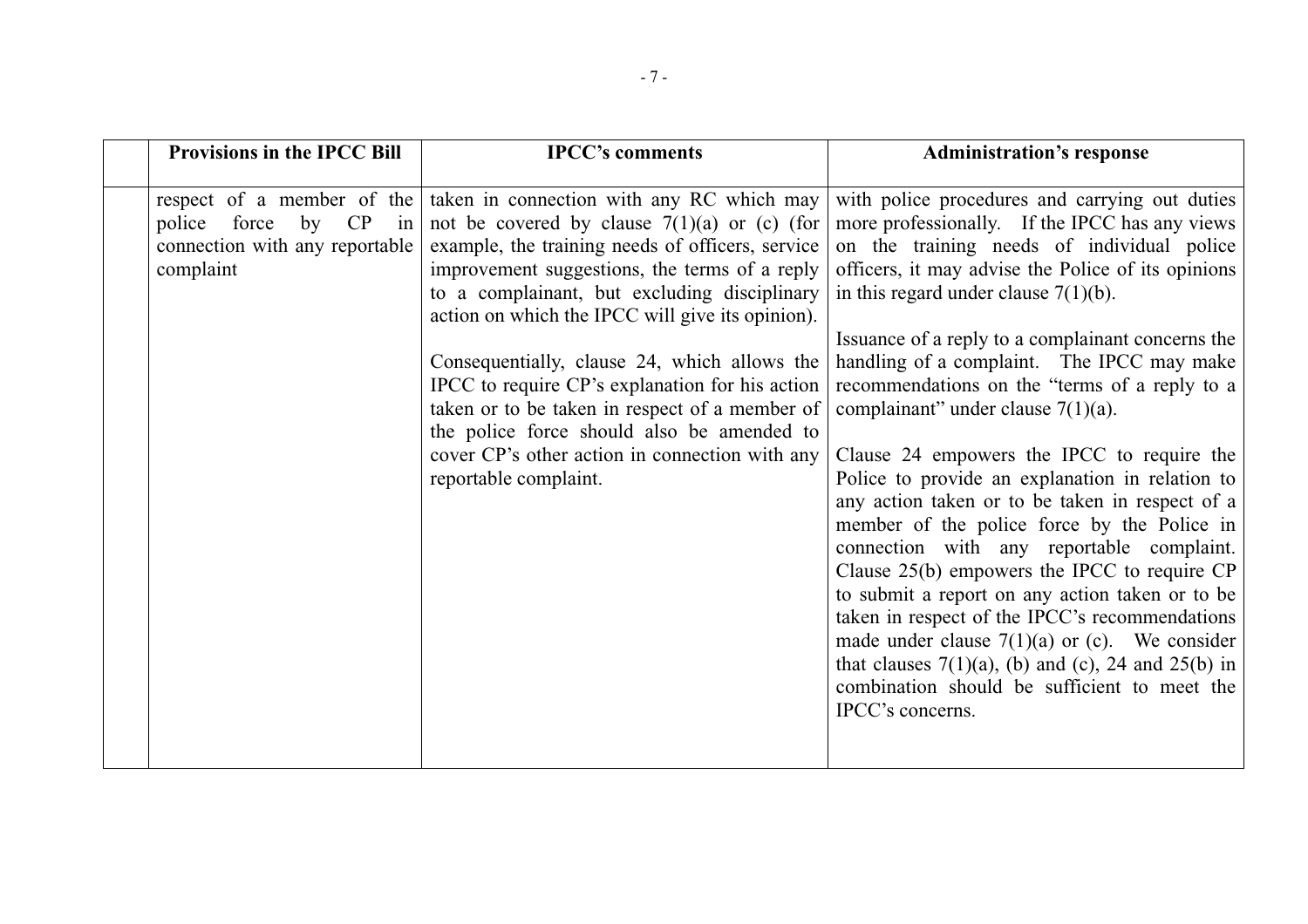|    | <b>Provisions in the IPCC Bill</b>                                                                                                                                                                                           | <b>IPCC's comments</b>                                                                                                                                                                                                                                                                                                                                                                                                                                                                    | <b>Administration's response</b>                                                                                                                                                                                                                                                                                                                                                                                                                                                                                                                                                                                                                                                                                                                                                                                                                                                                                                                                                                                                                                                                                                                              |
|----|------------------------------------------------------------------------------------------------------------------------------------------------------------------------------------------------------------------------------|-------------------------------------------------------------------------------------------------------------------------------------------------------------------------------------------------------------------------------------------------------------------------------------------------------------------------------------------------------------------------------------------------------------------------------------------------------------------------------------------|---------------------------------------------------------------------------------------------------------------------------------------------------------------------------------------------------------------------------------------------------------------------------------------------------------------------------------------------------------------------------------------------------------------------------------------------------------------------------------------------------------------------------------------------------------------------------------------------------------------------------------------------------------------------------------------------------------------------------------------------------------------------------------------------------------------------------------------------------------------------------------------------------------------------------------------------------------------------------------------------------------------------------------------------------------------------------------------------------------------------------------------------------------------|
| 5. | Clause $16$ – CP to submit<br>investigation<br>reports<br>on<br>reportable complaints to the<br><b>IPCC</b><br>Clause $17 - CP$ to submit<br>interim investigation reports on<br>reportable complaints to the<br><b>IPCC</b> | Clauses 16 and 17 set out the submission of<br>investigation and interim investigation reports.<br>They are silent on the submission of amended<br>and supplementary reports, which is a current<br>practice. The IPCC considers that a provision<br>requiring CP to submit amended investigation<br>reports (amended in response to the IPCC's<br>recommendations)<br>and<br>supplementary<br>investigation reports (to cover review results<br>and/or new allegations) should be added. | In accordance with the current practice, the<br>Police will continue to submit "amended"<br>investigation reports" to address questions from<br>the IPCC on investigation reports as well as<br>"supplementary reports" if requests for review<br>recommend a change in the result of<br>investigation. Clause 25(b) provides that the<br>IPCC may require the Police to submit to it a<br>report on any action taken or to be taken by the<br>Police in respect of a recommendation of the<br>IPCC made under clause $7(1)(a)$ or (c). This<br>already covers "amended investigation reports".<br>Clause $12(1)$ specifies that a request for review is<br>to be treated as a reportable complaint. It<br>follows that the Police would be required to<br>submit an investigation report on a request for<br>review in accordance with clause 16.<br>This<br>covers "supplementary reports".<br>As such,<br>although the terms "amended investigation<br>reports" and "supplementary reports" are not<br>specifically provided for in the Bill, the Bill has<br>already preserved the current practice of the<br>Police to submit these reports to the IPCC. |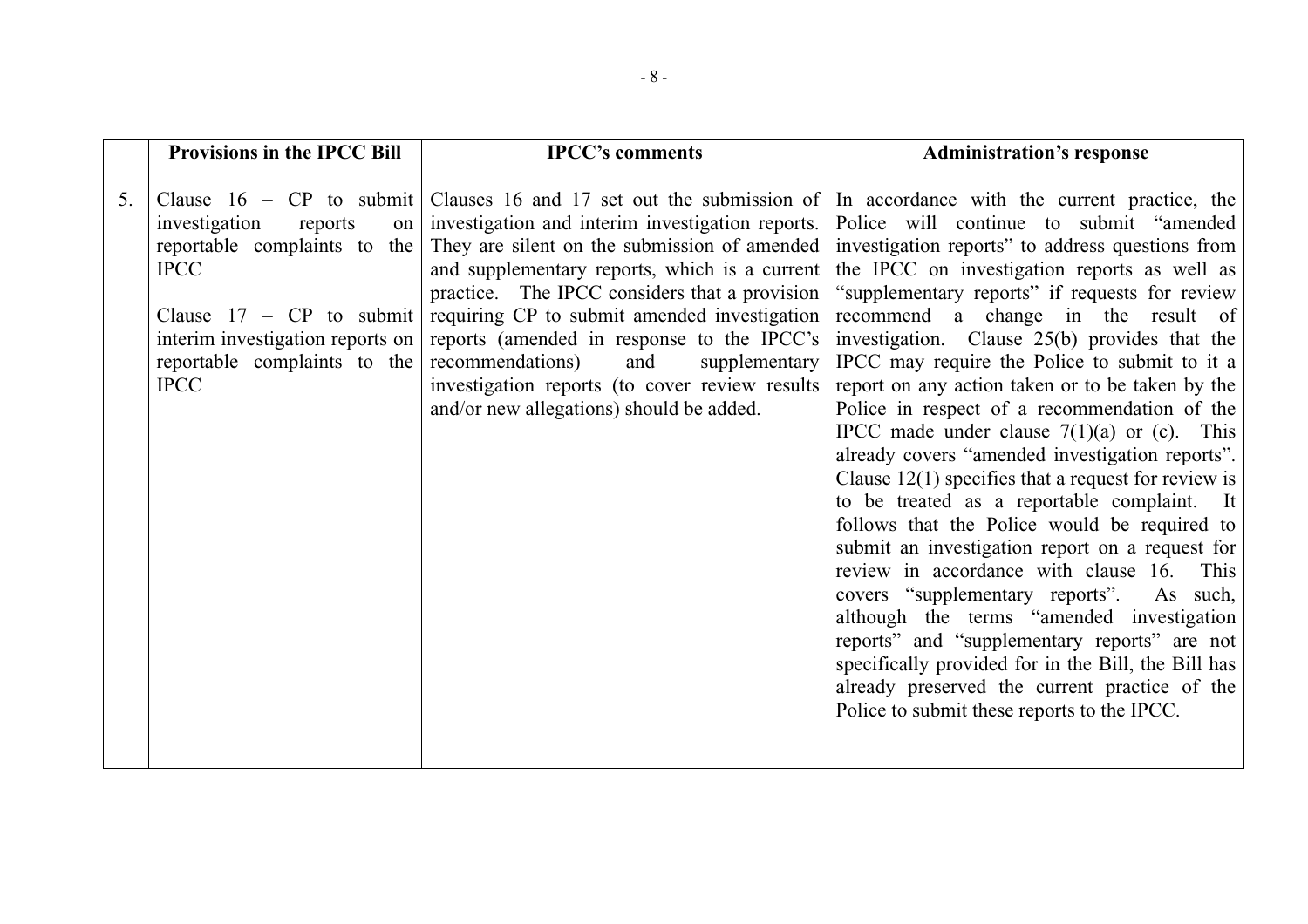|    | <b>Provisions in the IPCC Bill</b>                  | <b>IPCC's comments</b>                                                                                                                                                                                                                                                                                                                                                                                                                                                                                                                                                                                                                                               | <b>Administration's response</b>                                                                                                                                                                                                                                                                                                                                                                                                                                                                                                                                                                                                                                                                                                                                                                                                                                                                                                                                                                                                                                                                                                                                                                                                                                                                                                                                                                                                                      |
|----|-----------------------------------------------------|----------------------------------------------------------------------------------------------------------------------------------------------------------------------------------------------------------------------------------------------------------------------------------------------------------------------------------------------------------------------------------------------------------------------------------------------------------------------------------------------------------------------------------------------------------------------------------------------------------------------------------------------------------------------|-------------------------------------------------------------------------------------------------------------------------------------------------------------------------------------------------------------------------------------------------------------------------------------------------------------------------------------------------------------------------------------------------------------------------------------------------------------------------------------------------------------------------------------------------------------------------------------------------------------------------------------------------------------------------------------------------------------------------------------------------------------------------------------------------------------------------------------------------------------------------------------------------------------------------------------------------------------------------------------------------------------------------------------------------------------------------------------------------------------------------------------------------------------------------------------------------------------------------------------------------------------------------------------------------------------------------------------------------------------------------------------------------------------------------------------------------------|
| 6. | Clause $37$ – the IPCC's duty to<br>keep confidence | reportable complaint, the IPCC could only<br>advance its case by making a report to CE<br>under clause $28$ , or to make public the<br>unresolved issue for public scrutiny. An $\vert$<br>express provision is thus of paramount<br>importance to ensure that the IPCC may<br>classifications of CAPO's investigations, and<br>Police on the disciplinary action to be taken.<br>The general provision under clause 37 which<br>provides that the IPCC is not prevented from<br>disclosing protected information if the<br>disclosure is necessary for the performance of<br>its functions under the Ordinance may not be<br>sufficiently specific for the purpose. | In case of any disagreement between the IPCC   Clause 37 as currently drafted already permits<br>and CP over the handling and classification of a   the IPCC to disclose "protected information"<br>(defined as "matters relating to any complaint<br>that come to a specified person's actual<br>knowledge in the performance of the person's<br>functions under this Ordinance" to such persons<br>as the IPCC considers appropriate, as long as the<br>disclosure is necessary for the performance of<br>disclose CP's explanations for not accepting the $\vert$ the IPCC's functions under the Bill. "Protected<br>IPCC's advice regarding the findings and information" covers matters concerning the<br>manner in which any reportable complaint is<br>the reason for any IPCC disagreement with the   handled or investigated by the Police, actions<br>taken/to be taken/not taken by the Police in<br>respect of any reportable complaint, statistics<br>provided by the Police and the Police's<br>explanations for not accepting the IPCC's advice<br>regarding the findings and classifications of<br>CAPO's investigations. The Bill does not<br>prohibit the IPCC from making public the<br>Police's explanations and the reasons for any<br>disagreement of the IPCC with the Police on the<br>disciplinary action to be taken, if the IPCC<br>considers that the disclosure is necessary for<br>discharging its monitoring function. |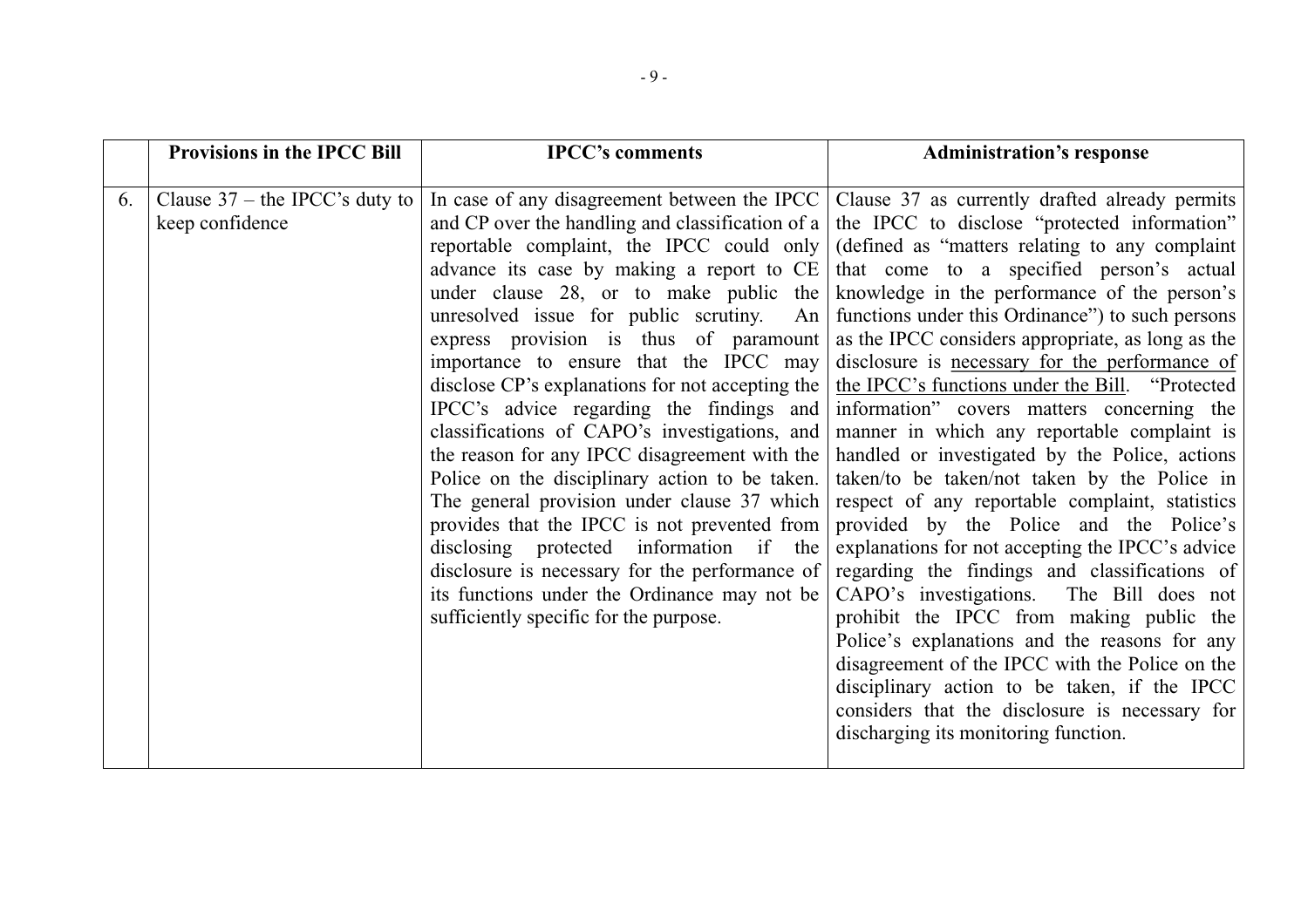|    | <b>Provisions in the IPCC Bill</b>                                                                                                                            | <b>IPCC's comments</b>                                                                                                                                                                                                                                                                                                                                                                                                                                                                                                                                                                                                                                                                           | <b>Administration's response</b>                                                                                                                                                                                                                                                                                                                                                                                                                                                                                                                                                                                                                                                                                                                               |
|----|---------------------------------------------------------------------------------------------------------------------------------------------------------------|--------------------------------------------------------------------------------------------------------------------------------------------------------------------------------------------------------------------------------------------------------------------------------------------------------------------------------------------------------------------------------------------------------------------------------------------------------------------------------------------------------------------------------------------------------------------------------------------------------------------------------------------------------------------------------------------------|----------------------------------------------------------------------------------------------------------------------------------------------------------------------------------------------------------------------------------------------------------------------------------------------------------------------------------------------------------------------------------------------------------------------------------------------------------------------------------------------------------------------------------------------------------------------------------------------------------------------------------------------------------------------------------------------------------------------------------------------------------------|
| 7. | Clause $28$ – the IPCC may<br>make reports to CE                                                                                                              | Clause 28 provides that the IPCC may make<br>reports to CE as it thinks necessary. It is silent<br>on any response from CE. Instead of relying<br>on the normal practice that CE would respond<br>to the statutory body submitting a report to him,<br>it is considered that clause 28 should be<br>amended to provide for a response from CE to<br>the IPCC's report made to him.                                                                                                                                                                                                                                                                                                               | CE, upon receiving any report from the IPCC,<br>will consider the report in detail and examine if<br>any recommendations made in the report should<br>be accepted and if any other follow-up action is<br>required. It is an established practice that CE or<br>his authorized officer will respond to the<br>statutory body submitting the report.<br>We<br>therefore consider that it is not necessary to<br>make an express provision for this in the Bill.                                                                                                                                                                                                                                                                                                 |
| 8. | Clauses 2, 12<br>and $16 -$<br>provisions<br>relation<br>in<br>to<br>reportable<br>complaints<br>classified as<br>for "informal<br>resolution" or "withdrawn" | resolution" is cited as an example of a<br>"classification" of a reportable complaint after<br>investigation. The IPCC considers that under<br>the present framework, "informal resolution"<br>should not be regarded as a category of<br>"classification" as cases resolved by "informal"<br>resolution" have not been fully investigated,<br>and are not subject to review. It is therefore<br>misleading to include this under clause 2. As<br>reference to "informal resolution" has also been<br>made in clause 16 (which obliges CP to submit<br>an investigation report as soon as practicable<br>after "completing the investigation of a<br>complaint"),<br>reportable<br>whilst<br>the | Under clause 2 of the Bill, "informal   "Informal resolution" cases are cases where the<br>Police resolve the complaints with the<br>complainants through conciliation<br>without<br>requiring a full investigation.<br>("Informal<br>resolution" does not apply if there is a significant<br>conflict between the testimony of the<br>complainant and that of the complainee; the<br>complainant does not agree to its use;<br>circumstances indicate that if the complaint is<br>fully investigated and substantiated, criminal or<br>disciplinary charges will ensue; or the complaint<br>refers to a refusal or reluctance to grant bail.)<br>"Withdrawn" cases are cases<br>where<br>the<br>complainants do not wish to pursue<br>the<br>complaints made. |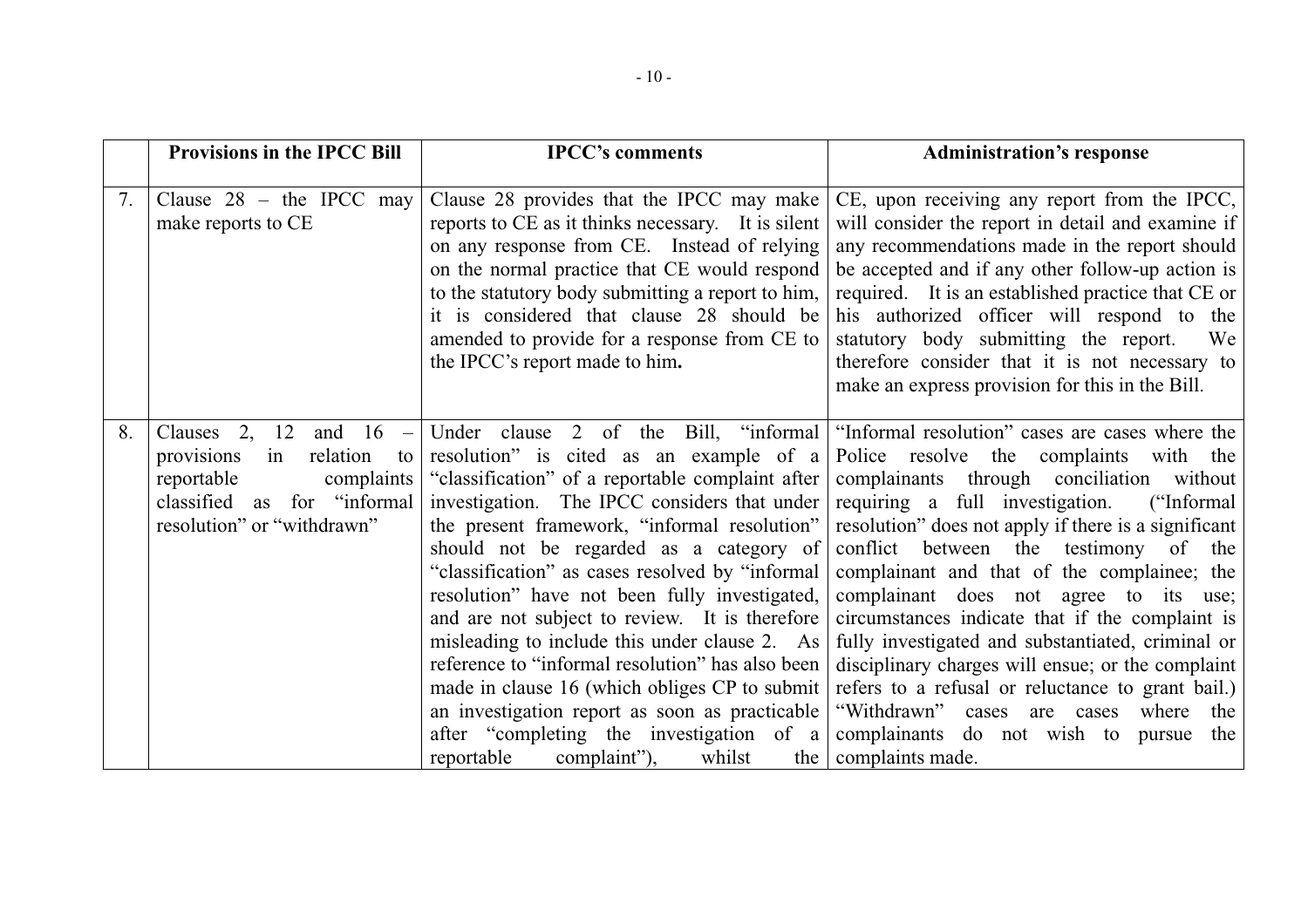| <b>Provisions in the IPCC Bill</b> | <b>IPCC's comments</b>                                                                                                                                                                                                                                                                                                                                                                                                                                                                                                                                                                                                                                                                                                                                                                          | <b>Administration's response</b>                                                                                                                                                                                                                                                                                                                                                                                                                                                                                                                                                                                                                                                                                                                                                                                                                                                                                                                                                                                                 |
|------------------------------------|-------------------------------------------------------------------------------------------------------------------------------------------------------------------------------------------------------------------------------------------------------------------------------------------------------------------------------------------------------------------------------------------------------------------------------------------------------------------------------------------------------------------------------------------------------------------------------------------------------------------------------------------------------------------------------------------------------------------------------------------------------------------------------------------------|----------------------------------------------------------------------------------------------------------------------------------------------------------------------------------------------------------------------------------------------------------------------------------------------------------------------------------------------------------------------------------------------------------------------------------------------------------------------------------------------------------------------------------------------------------------------------------------------------------------------------------------------------------------------------------------------------------------------------------------------------------------------------------------------------------------------------------------------------------------------------------------------------------------------------------------------------------------------------------------------------------------------------------|
|                                    | "classification" of a reportable complaint is<br>subject to a request for review under clause<br>$12(1)$ , it would be appropriate to exclude<br>"informal resolution" from clause 2.<br>Apart from "informal resolution", cases<br>classified as "withdrawn", currently also<br>included under clause 2, are not subject to<br>resolution" cases, some investigation may have<br>reached. If a complainant decides to pursue<br>the complaint, or new evidence that enables the<br>continuation of an investigation comes to light,<br>the investigation would normally<br>be<br>"re-opened".<br>To avoid confusion, like "informal resolution",<br>"withdrawn" should be removed from the<br>definition of "classification" under clause 2.<br>Reference to "informal resolution" should also | Under the existing police complaints system,<br>"informal resolution" and 'withdrawn" cases<br>constitute two separate classifications of<br>reportable complaints on which CAPO submits<br>reports to the IPCC in line with the handling<br>procedure for reportable complaints of other<br>classifications<br>"substantiated",<br>(e.g.<br>review pragmatically, though unlike "informal   "substantiated other than reported", "not fully<br>substantiated", "false", "no fault"<br>and<br>been conducted before such findings are "curtailed"). They are considered by the IPCC<br>Secretary under delegated authority from the<br>IPCC.<br>The IPCC Secretariat submits a<br>bi-monthly list of the endorsed "informal"<br>resolution" cases to the IPCC for monitoring.<br>The IPCC may raise questions and observations<br>on these cases, and the IPCC Secretariat will take<br>follow-up actions accordingly.<br>Clause 16(3) provides that clause $16(2)(a)$ (that<br>the investigation report will contain "a summary |
|                                    |                                                                                                                                                                                                                                                                                                                                                                                                                                                                                                                                                                                                                                                                                                                                                                                                 |                                                                                                                                                                                                                                                                                                                                                                                                                                                                                                                                                                                                                                                                                                                                                                                                                                                                                                                                                                                                                                  |
|                                    | be removed from clause 16.                                                                                                                                                                                                                                                                                                                                                                                                                                                                                                                                                                                                                                                                                                                                                                      | of the investigation") and (b) (that the<br>investigation report will contain "a finding of                                                                                                                                                                                                                                                                                                                                                                                                                                                                                                                                                                                                                                                                                                                                                                                                                                                                                                                                      |
|                                    |                                                                                                                                                                                                                                                                                                                                                                                                                                                                                                                                                                                                                                                                                                                                                                                                 | facts in relation to the complaint and the<br>evidence in support of the finding" does not                                                                                                                                                                                                                                                                                                                                                                                                                                                                                                                                                                                                                                                                                                                                                                                                                                                                                                                                       |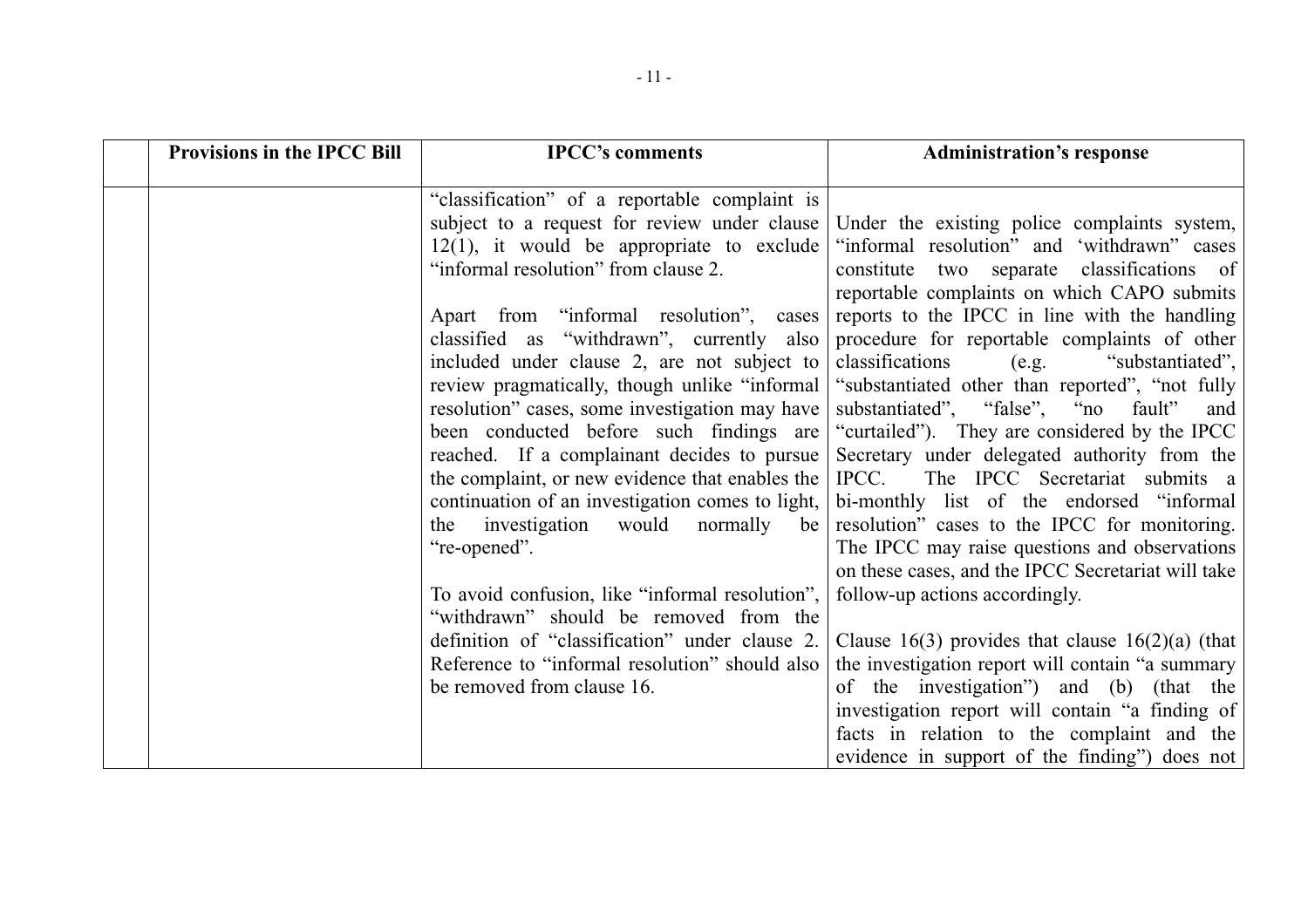| <b>Provisions in the IPCC Bill</b> | <b>IPCC's comments</b> | <b>Administration's response</b>                                                                                                                                                                                                                                                                                                                                                                                                                                                                                                                                                                                                                                                                                                                                                                                                     |
|------------------------------------|------------------------|--------------------------------------------------------------------------------------------------------------------------------------------------------------------------------------------------------------------------------------------------------------------------------------------------------------------------------------------------------------------------------------------------------------------------------------------------------------------------------------------------------------------------------------------------------------------------------------------------------------------------------------------------------------------------------------------------------------------------------------------------------------------------------------------------------------------------------------|
|                                    |                        | apply to an investigation report on a reportable<br>complaint classified as one that is for "informal<br>resolution".<br>This reflects the fact that the<br>complaint has been resolved through conciliation<br>with the complainant without requiring a full<br>The Police are nevertheless<br>investigation.<br>required to submit reports on these cases to the<br>IPCC so that the IPCC can monitor the way in<br>which these cases have been handled by CAPO.<br>As "informal resolution" and "withdrawn" cases<br>are reportable complaints subject to the IPCC's<br>monitoring and review, we consider it<br>appropriate for these two classifications to be<br>covered by the definition of "classification"<br>under clause 2, and to oblige the Police to submit<br>reports on these cases to the IPCC under clause<br>16. |
|                                    |                        | Police complaints are dealt with by "informal"<br>resolution" if certain criteria are met. One of<br>the criteria is that the complainant agrees to this<br>approach. As such, "informal resolution" cases<br>are dealt with on a final basis between the<br>complainants and the Police, and a request for<br>review will not be entertained.<br>We will                                                                                                                                                                                                                                                                                                                                                                                                                                                                            |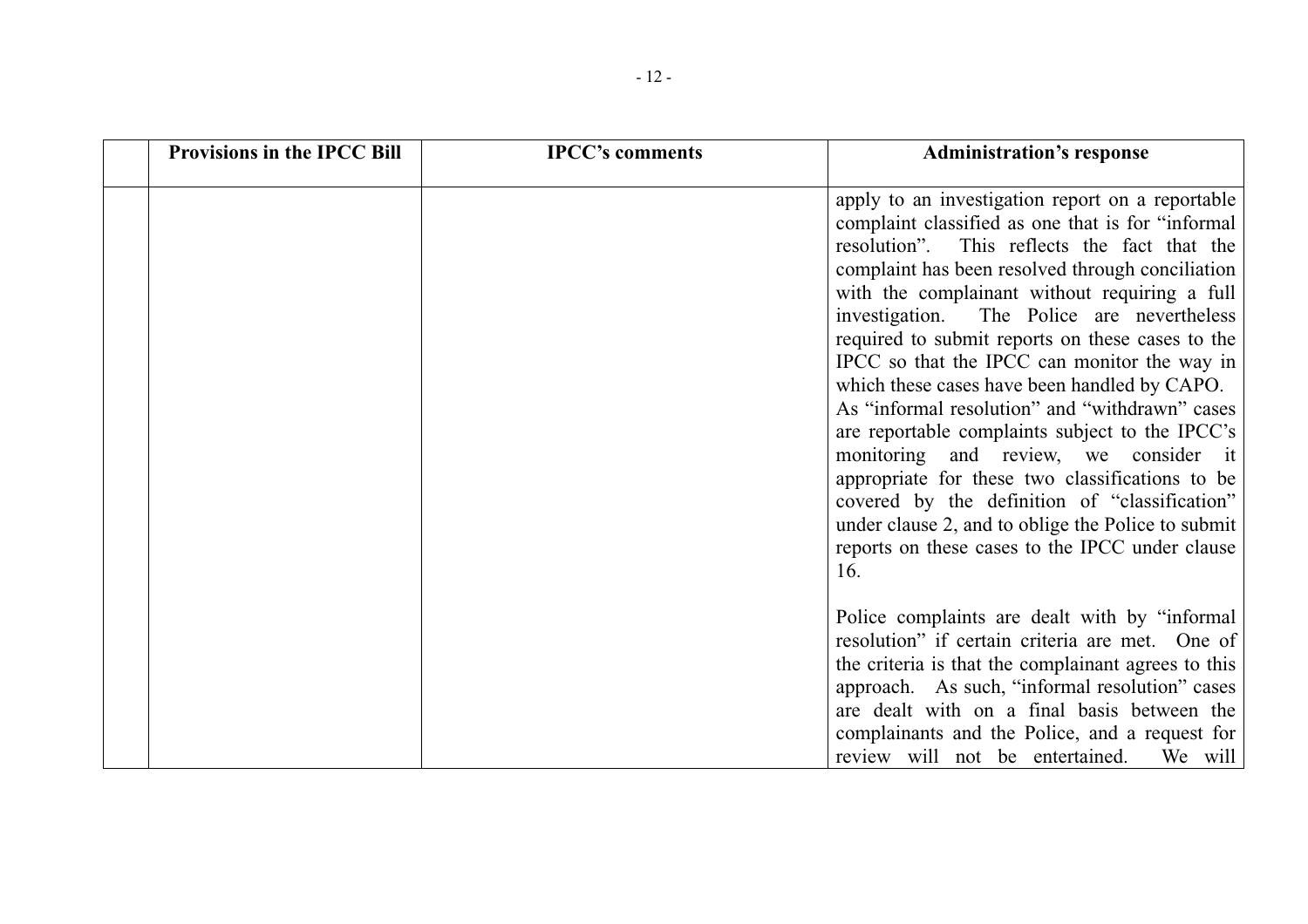|    | <b>Provisions in the IPCC Bill</b>                                                                                                                                                                                       | <b>IPCC's comments</b>                                                                                                                                                                                                                                                                                                                                                                                                                                                                                                                                                                                                                                                               | <b>Administration's response</b>                                                                                                                                                                                                                                                                                                                                                                                                                                                                                                                                                                                                                                                               |
|----|--------------------------------------------------------------------------------------------------------------------------------------------------------------------------------------------------------------------------|--------------------------------------------------------------------------------------------------------------------------------------------------------------------------------------------------------------------------------------------------------------------------------------------------------------------------------------------------------------------------------------------------------------------------------------------------------------------------------------------------------------------------------------------------------------------------------------------------------------------------------------------------------------------------------------|------------------------------------------------------------------------------------------------------------------------------------------------------------------------------------------------------------------------------------------------------------------------------------------------------------------------------------------------------------------------------------------------------------------------------------------------------------------------------------------------------------------------------------------------------------------------------------------------------------------------------------------------------------------------------------------------|
|    |                                                                                                                                                                                                                          |                                                                                                                                                                                                                                                                                                                                                                                                                                                                                                                                                                                                                                                                                      | consider amending clause 12 to reflect this<br>existing practice.<br>For "withdrawn" cases, if a complainant wishes<br>to pursue his/her complaint after it has been so<br>classified, it is open to him/her to lodge a fresh<br>complaint. CAPO will conduct investigation<br>accordingly.                                                                                                                                                                                                                                                                                                                                                                                                    |
| 9. | given<br>in<br>an<br>investigation report on the<br>progress of investigation of $a \mid$<br>reportable complaint and the<br>reasons for not being able to<br>the investigation<br>complete<br>within a specified period | Clause 17(3) and (4) – the By virtue of clause 17(4), the IPCC may advise<br>IPCC may advise CP of its $ CP$ of its opinion on the explanation for the<br>opinion on the explanation progress of the investigation, and the reasons<br>interim   for not being able to complete the investigation<br>within six months as set out in CAPO's interim<br>investigation reports. In practice, there are<br>matters other than the progress and reasons for<br>the prolonged investigation that the IPCC may<br>wish to give its observations, e.g. the<br>non-reportable complaint categorization of an<br>allegation. The provision should be amended<br>to cover these other matters. | Clause 17 covers submission of interim<br>investigation reports on reportable complaints to<br>the IPCC. For non-reportable complaints,<br>CAPO will include them in the list of<br>non-reportable complaints to be regularly<br>submitted to the IPCC in accordance with clause<br>$8(1)(b)$ . The IPCC's powers to monitor the<br>categorization of non-reportable complaints are<br>provided for under clause 15. As such, we do<br>not consider it necessary to amend clause $17(4)$<br>to cover categorization of non-reportable<br>complaints.<br>We envisage that the IPCC's opinions on<br>CAPO's interim investigation reports would<br>arise from or relate to the explanation given |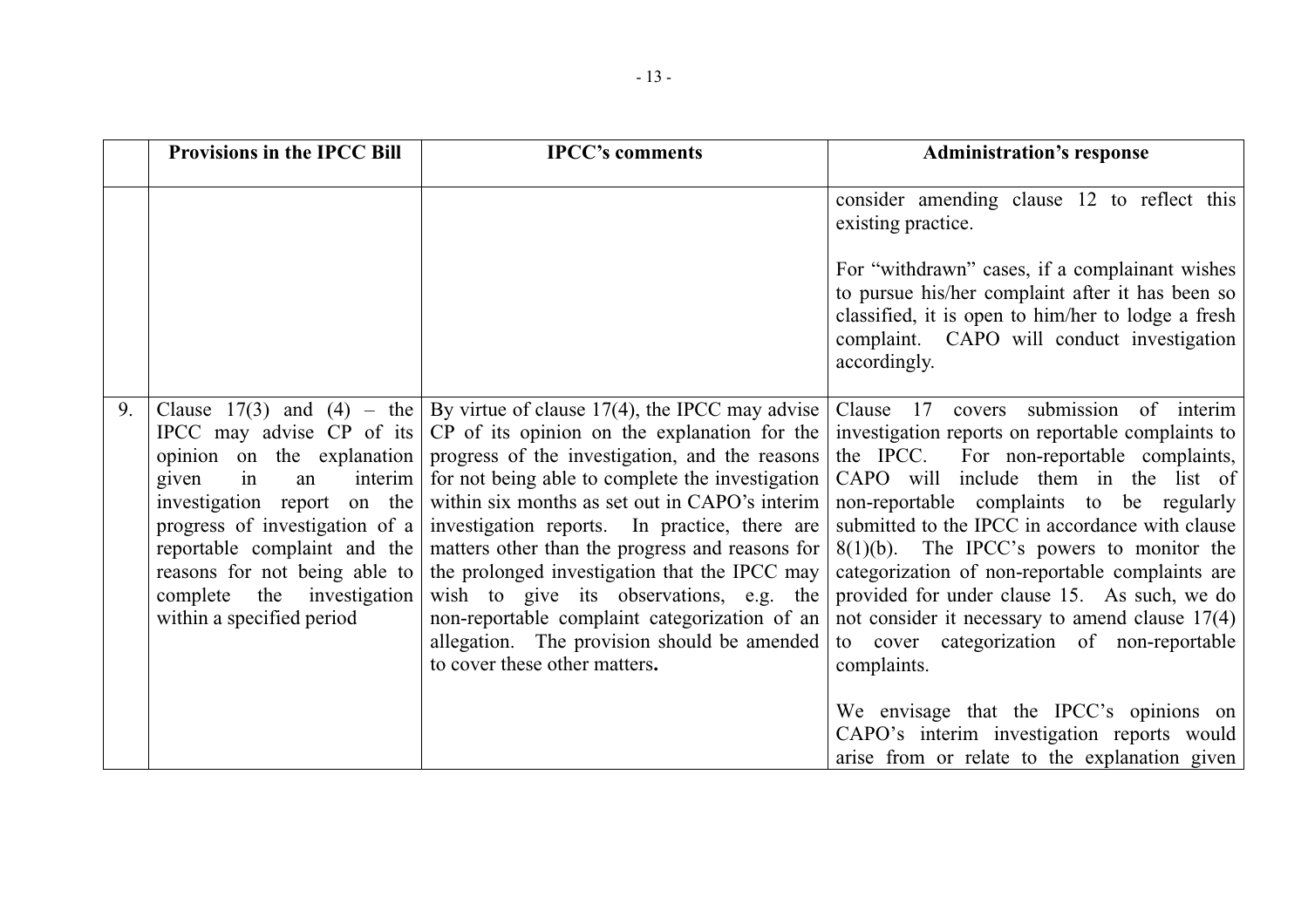|     | <b>Provisions in the IPCC Bill</b>                                                                                       | <b>IPCC's comments</b>                                                                                                                                                                                                                                                                                                                                                                                                                   | <b>Administration's response</b>                                                                                                                                                                                                                                                                                                                                                                                                                                                                                                                                                                                                                                                                                  |
|-----|--------------------------------------------------------------------------------------------------------------------------|------------------------------------------------------------------------------------------------------------------------------------------------------------------------------------------------------------------------------------------------------------------------------------------------------------------------------------------------------------------------------------------------------------------------------------------|-------------------------------------------------------------------------------------------------------------------------------------------------------------------------------------------------------------------------------------------------------------------------------------------------------------------------------------------------------------------------------------------------------------------------------------------------------------------------------------------------------------------------------------------------------------------------------------------------------------------------------------------------------------------------------------------------------------------|
|     |                                                                                                                          |                                                                                                                                                                                                                                                                                                                                                                                                                                          | therein on the progress of the investigation and<br>the reasons for not being able to complete the<br>investigation within the specified period. We<br>therefore consider that clause $17(4)$ should be<br>adequate in empowering the IPCC to monitor the<br>progress of the investigation. Together with the<br>general provision under clause $7(2)$ that the<br>IPCC may do all such things that are reasonably<br>necessary for, or incidental or conducive to, the<br>performance of its statutory functions, the IPCC<br>should be adequately empowered to provide<br>opinions on CAPO's interim investigation<br>reports as it considers necessary for discharging<br>its monitoring and review functions. |
| 10. | Clause $22 -$ the IPCC may<br>inform<br>CP<br>require<br>to<br>complainant of classification of<br>reportable complaints | Clause 22 which requires CP to inform the<br>complainant of the classification of a reportable<br>complaint and the reasons for the classification<br>should be amended to oblige CP to inform the<br>complainant of any other matters relating to the<br>police operation raised by the complainant in a<br>complaint, in addition to the classification and<br>the reasons for the classification, to reflect the<br>current practice. | CAPO will consider all matters raised by the<br>complainant<br>in connection<br>with<br>his/her<br>complaint.<br>Upon<br>completion<br>of the<br>investigation of a reportable complaint and the<br>IPCC's endorsement of the investigation report,<br>CAPO will issue a full reply to the complainant,<br>setting out the complainant's allegation(s), a<br>succinct account of the investigation conducted,<br>of the investigation, the<br>the<br>outcome<br>classification of the complaint and that the case                                                                                                                                                                                                 |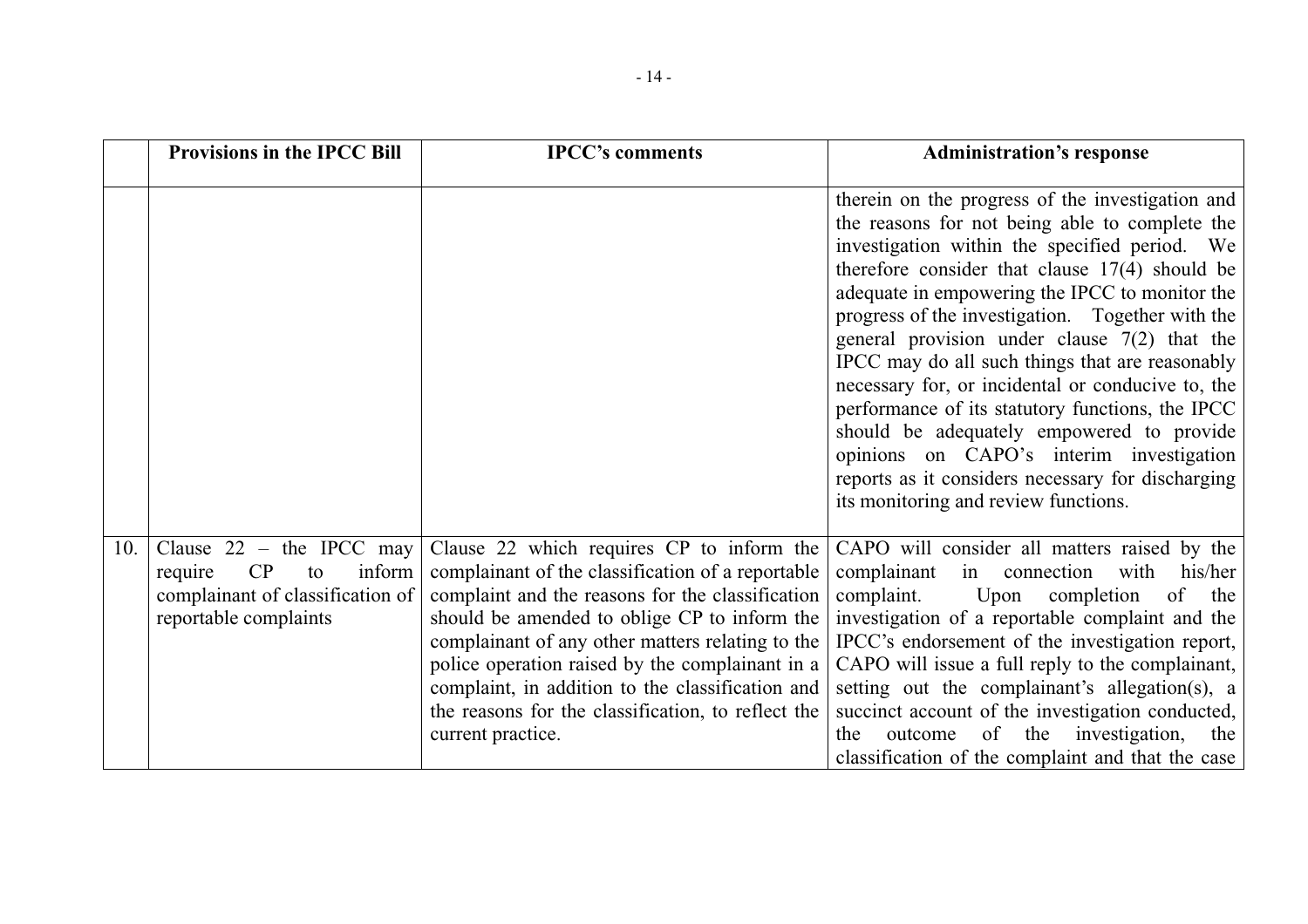|     | <b>Provisions in the IPCC Bill</b>                                                                                                                                                                                                                        | <b>IPCC's comments</b>                                                                                                                                                                                                                                                                                                                                                                                                                                                                                                                                         | <b>Administration's response</b>                                                                                                                                                                                                                                                                                                                                                                                                                                                                                                                                       |
|-----|-----------------------------------------------------------------------------------------------------------------------------------------------------------------------------------------------------------------------------------------------------------|----------------------------------------------------------------------------------------------------------------------------------------------------------------------------------------------------------------------------------------------------------------------------------------------------------------------------------------------------------------------------------------------------------------------------------------------------------------------------------------------------------------------------------------------------------------|------------------------------------------------------------------------------------------------------------------------------------------------------------------------------------------------------------------------------------------------------------------------------------------------------------------------------------------------------------------------------------------------------------------------------------------------------------------------------------------------------------------------------------------------------------------------|
|     |                                                                                                                                                                                                                                                           |                                                                                                                                                                                                                                                                                                                                                                                                                                                                                                                                                                | has been reviewed by the IPCC. The reply<br>provides adequate information as to CAPO's<br>examination and consideration of the facts and<br>evidence involved and the review conducted by<br>the IPCC.                                                                                                                                                                                                                                                                                                                                                                 |
|     |                                                                                                                                                                                                                                                           |                                                                                                                                                                                                                                                                                                                                                                                                                                                                                                                                                                | As a matter of practice, CAPO's reply will also<br>address other enquiries or suggestions made by<br>the complainant in addition to the complaint.<br>As these other enquiries and suggestions do not<br>relate to matters within the purview of the IPCC,<br>we do not consider it appropriate to cover them<br>in the Bill.                                                                                                                                                                                                                                          |
| 11. | Clause $37(4)$ – disclosure of<br>identity of any complainant,<br>any member of the police force<br>whose conduct is the subject of<br>a complaint, or any person who<br>assists or has assisted CP in the<br>handling or investigation of a<br>complaint | Clause $37(4)$ , which lists the persons to whom<br>the IPCC may disclose the identity of parties<br>involved in a complaint for the performance of<br>its functions under the Bill, should cover also<br>potential witnesses who may decline to attend<br>an interview with the IPCC in the end, CE,<br>other relevant Government departments or<br>statutory/advisory bodies (where referral of a<br>case is necessary if the matter is subject to other<br>jurisdictions), and legal representatives, friends<br>or relatives who accompany a witness to be | The identity of a complainant, complainee or<br>person who assists the Police in the handling or<br>investigation of a complaint constitutes sensitive<br>personal data subject to protection. A balance<br>has to be struck in determining the circumstances<br>under which and the persons to whom such<br>information needs to be disclosed to facilitate the<br>IPCC's discharge of its function of monitoring<br>and reviewing the handling and investigation of<br>public complaints against the Police. Clause<br>$37(4)(e)$ already permits disclosure of such |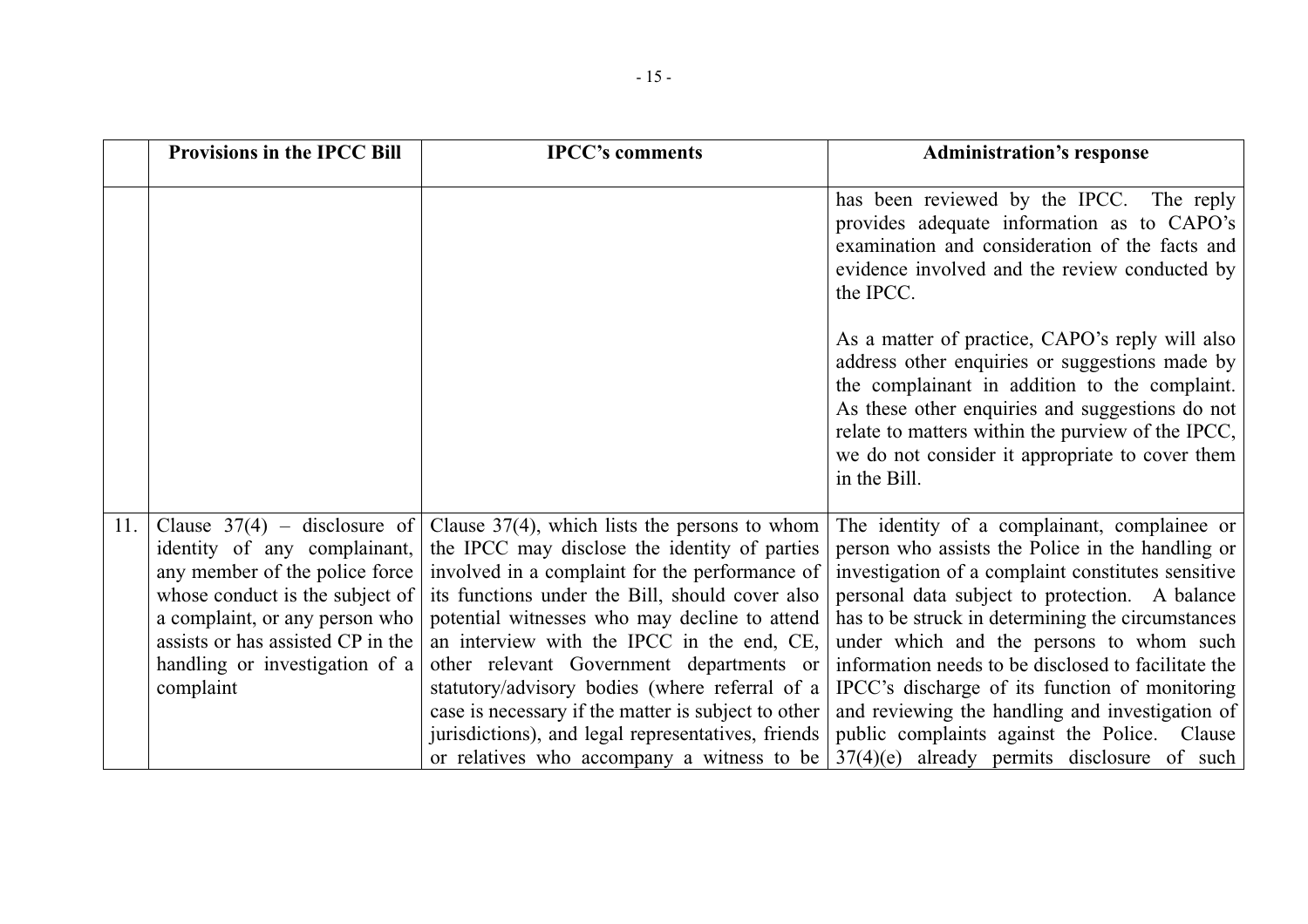| <b>Provisions in the IPCC Bill</b> | <b>IPCC's comments</b>                                                                 | <b>Administration's response</b>                                                                                                                                                                                                                                                                                               |
|------------------------------------|----------------------------------------------------------------------------------------|--------------------------------------------------------------------------------------------------------------------------------------------------------------------------------------------------------------------------------------------------------------------------------------------------------------------------------|
|                                    | interviewed by the IPCC (provided that their<br>presence is approved under clause 19). | personal data to a person interviewed by the<br>IPCC pursuant to clause 19. We will further<br>examine the IPCC's comments in considering<br>whether clause $37(4)$ should be refined.                                                                                                                                         |
|                                    |                                                                                        | Clause $37(2)(b)$ as read with clause $37(3)$<br>provide that the IPCC may disclose "protected"<br>information", including the information under<br>clause $37(3)$ , for the purpose of reporting<br>evidence of any crime to such authorities as the<br>IPCC considers appropriate.                                           |
|                                    |                                                                                        | Meanwhile, clause $7(1)(a)$ empowers the IPCC<br>to make recommendations on the Police's<br>handling or investigation of reportable<br>complaints. If the IPCC considers that a case<br>should be referred to other relevant Government<br>departments or statutory/advisory bodies for<br>necessary actions, it may make such |
|                                    |                                                                                        | recommendations to CAPO. CAPO will take<br>follow-up actions as appropriate. Under clause<br>25(b), the IPCC may require CAPO to submit to<br>the IPCC a report on the actions taken/to be<br>taken in respect of such recommendations.<br>With the afore-mentioned provisions, we do not                                      |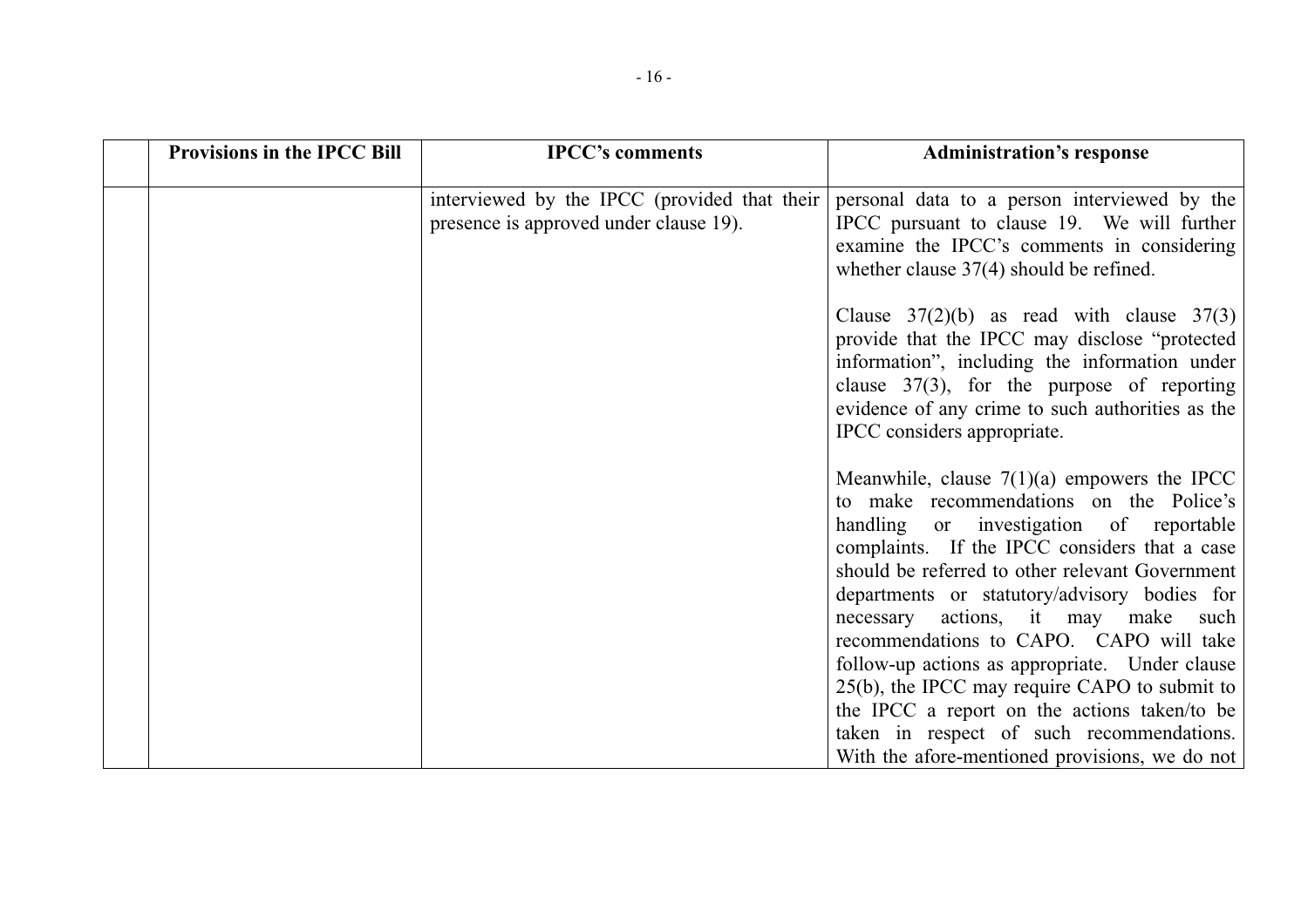|     | <b>Provisions in the IPCC Bill</b>                                                                                | <b>IPCC's comments</b>                                                                                                                                                                                                                                                                                                                                                                                                                                                                                           | <b>Administration's response</b>                                                                                                                                                                                                                                                                       |
|-----|-------------------------------------------------------------------------------------------------------------------|------------------------------------------------------------------------------------------------------------------------------------------------------------------------------------------------------------------------------------------------------------------------------------------------------------------------------------------------------------------------------------------------------------------------------------------------------------------------------------------------------------------|--------------------------------------------------------------------------------------------------------------------------------------------------------------------------------------------------------------------------------------------------------------------------------------------------------|
|     |                                                                                                                   |                                                                                                                                                                                                                                                                                                                                                                                                                                                                                                                  | consider it necessary to expand clause $37(4)$ to<br>cover other relevant Government departments or<br>statutory/advisory bodies.                                                                                                                                                                      |
| 12. | of<br>Commencement<br>the  <br>Ordinance                                                                          | Before the Ordinance is brought into operation,<br>the IPCC considers it important for the<br>transitional arrangements to be clearly settled<br>with the Administration, in particular those<br>relating to the Secretariat to be hived off from<br>the Government.                                                                                                                                                                                                                                             | We agree with the IPCC that the transitional<br>should be<br>arrangements<br>comprehensively<br>deliberated between<br>IPCC and the<br>the<br>Administration. We are in discussion with the<br>IPCC in this regard. We will examine if there is<br>a need to add a commencement clause to the<br>Bill. |
| 13. | IPCC's observations on the<br><b>IPCC</b><br>proposed<br>statutory<br>(paragraphs 11 and 12 of its<br>submission) | addition of<br>Despite<br>the<br>responsibilities, the statutory IPCC should<br>remain focused on the core business of<br>monitoring and reviewing police complaint<br>investigations.<br>The full-time Secretariat<br>should continue to help Members to examine<br>all complaint investigation reports in detail.<br>To shoulder the additional responsibilities in<br>administration, the number and spread of<br>expertise of Members may have to increase.<br>The relationship between the future Chairman, | administrative We are in discussion with the IPCC in this<br>regard. We have also provided resources to the<br>IPCC to set up a team to assist the IPCC in<br>considering the issues involved.                                                                                                         |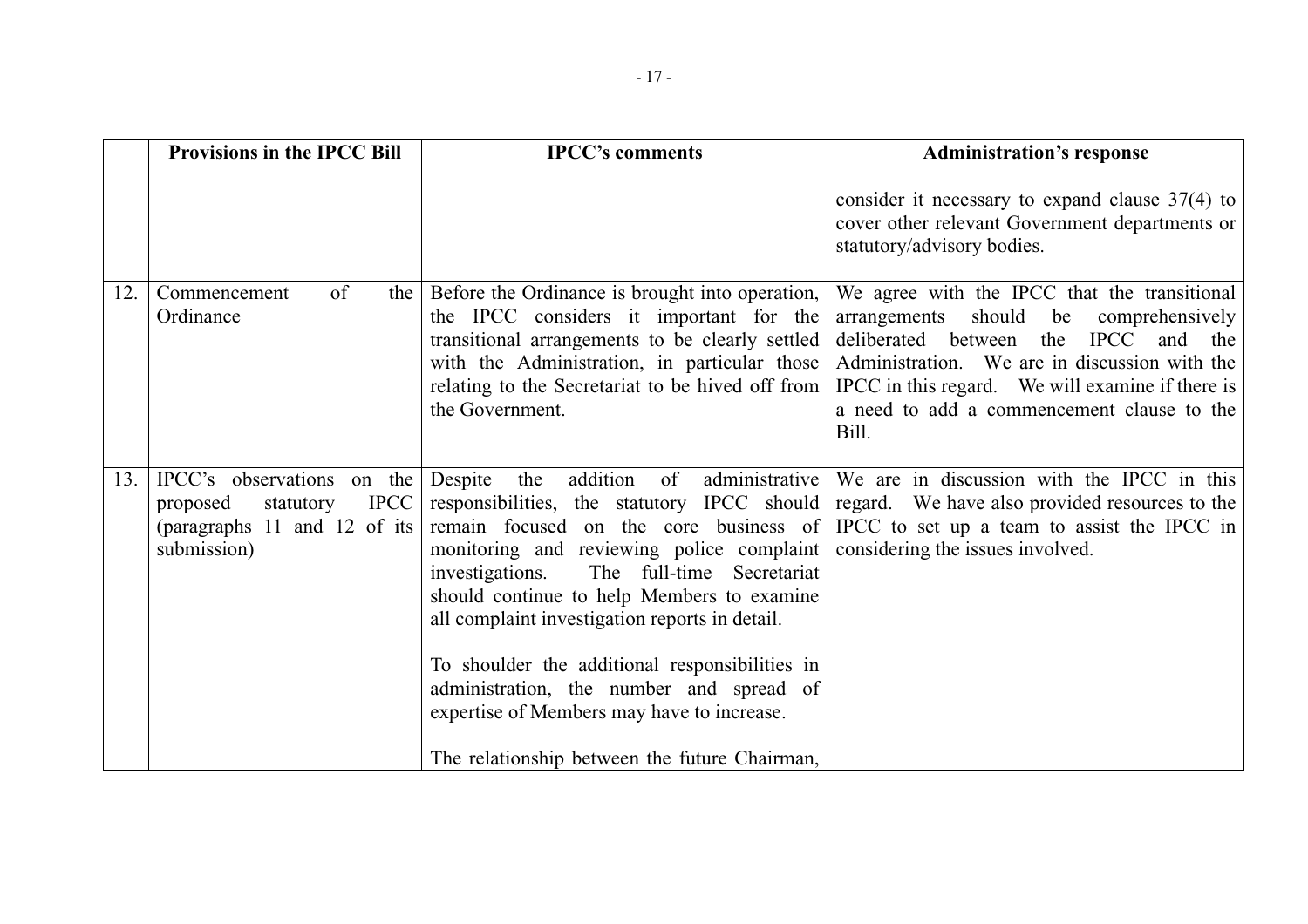|     | <b>Provisions in the IPCC Bill</b>                                                                                               | <b>IPCC's comments</b>                                                                                                                                                                                                                                                                                                                                                                                                   | <b>Administration's response</b>                                                                                                                                                                                                                |
|-----|----------------------------------------------------------------------------------------------------------------------------------|--------------------------------------------------------------------------------------------------------------------------------------------------------------------------------------------------------------------------------------------------------------------------------------------------------------------------------------------------------------------------------------------------------------------------|-------------------------------------------------------------------------------------------------------------------------------------------------------------------------------------------------------------------------------------------------|
|     |                                                                                                                                  | IPCC and the future Secretary, IPCC will have<br>to be clearly defined.                                                                                                                                                                                                                                                                                                                                                  |                                                                                                                                                                                                                                                 |
|     |                                                                                                                                  | The future ranking of the Secretary, IPCC and<br>the future staffing level of the Secretariat will<br>have to be examined further given that the<br>will<br>Secretariat<br>future<br>have<br>added<br>responsibilities in recruitment, personnel<br>management, accounting and payroll, stores<br>and procurement, etc, in that it ceases to enjoy<br>the administrative support services of a<br>Government department. |                                                                                                                                                                                                                                                 |
|     |                                                                                                                                  | The above represents only some broad-brush<br>observations. Further discussions with the<br>Administration would be necessary.                                                                                                                                                                                                                                                                                           |                                                                                                                                                                                                                                                 |
| 14. | IPCC's comments/observations<br>on the financial provision for<br>the statutory IPCC (paragraphs)<br>13 to 16 of its submission) | In establishing the statutory IPCC with a<br>Secretariat delinked from the Government, the<br>IPCC considers that the annual allocation for<br>the future IPCC would have to be adjusted<br>upwards to take into account those costs which<br>are not presently included for the IPCC                                                                                                                                    | Financial provision to the statutory IPCC<br>Clause 18 in Schedule 1 to the Bill specifies that<br>the resources of the IPCC consist of all money<br>paid by the Government to the IPCC and<br>appropriated for that purpose by the Legislative |
|     |                                                                                                                                  | Secretariat as a Government department, such                                                                                                                                                                                                                                                                                                                                                                             | Council (LegCo). In this regard, we have<br>as staff on-costs (i.e. costs covering the reassured the IPCC of our commitment to                                                                                                                  |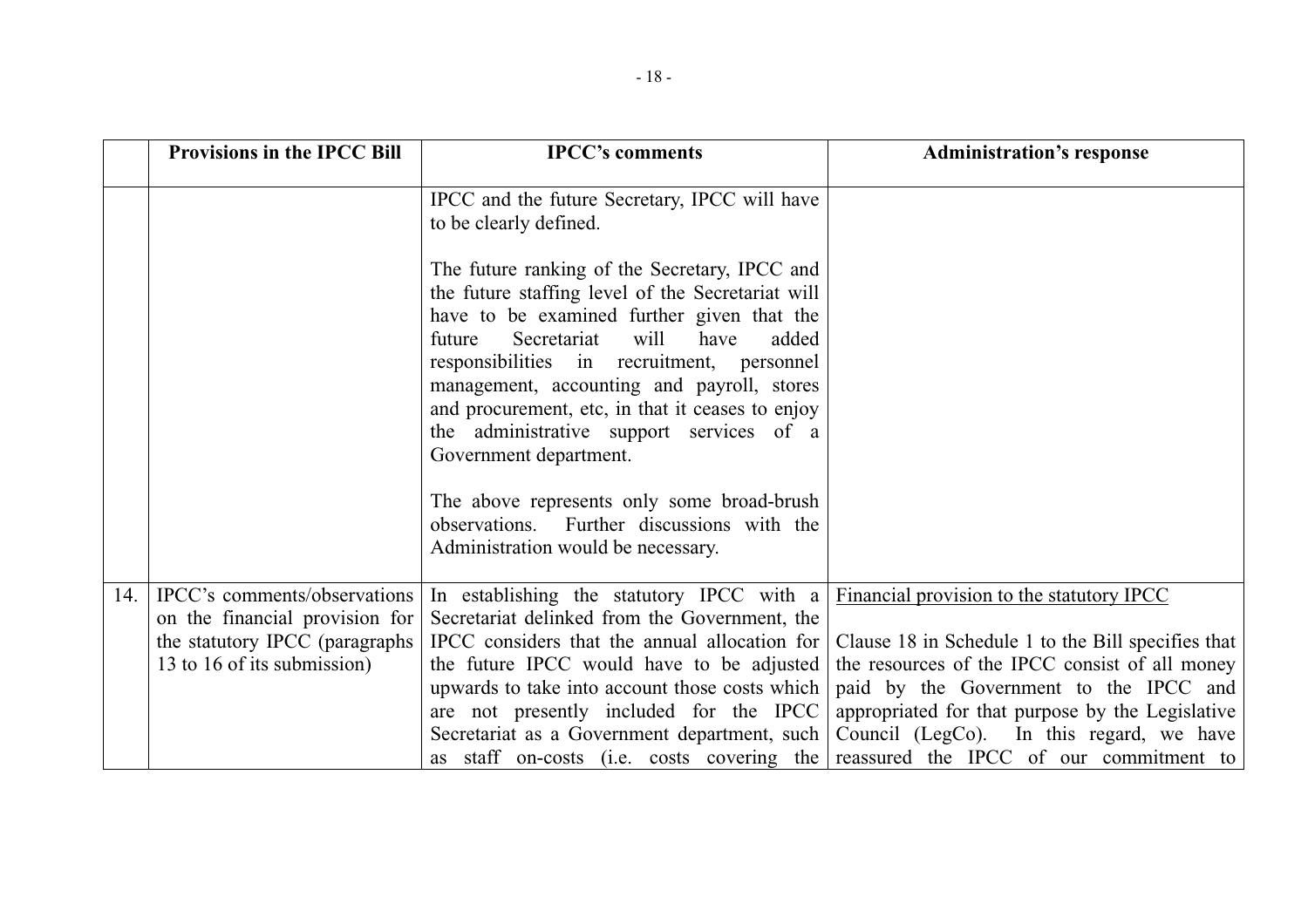| <b>Provisions in the IPCC Bill</b> | <b>IPCC's comments</b>                                                                                                                                                                                                                                                                                                                                                                                                                                                                   | <b>Administration's response</b>                                                                                                                                                                                                                                                                                                                                                                                                                                                                                                                       |
|------------------------------------|------------------------------------------------------------------------------------------------------------------------------------------------------------------------------------------------------------------------------------------------------------------------------------------------------------------------------------------------------------------------------------------------------------------------------------------------------------------------------------------|--------------------------------------------------------------------------------------------------------------------------------------------------------------------------------------------------------------------------------------------------------------------------------------------------------------------------------------------------------------------------------------------------------------------------------------------------------------------------------------------------------------------------------------------------------|
|                                    | retirement and fringe benefits for civil servants)<br>and hidden costs (i.e. the costs of support<br>services provided by other Government<br>departments, including the<br>rents<br>and<br>management fees for the office premises). The<br>IPCC would also need clarification from the<br>Administration as to whether the salaries, terms<br>and conditions of the employees of the future<br>Secretariat would be subject to the principle of<br>"no better than the civil service". | ensuring that the statutory IPCC will continue to<br>be provided with appropriate support and<br>resources under the new regime. We will<br>continue to liaise with the IPCC on this subject.<br>As we mentioned to the Bills Committee earlier,<br>we envisage that the IPCC will be provided with<br>no less than the current level of financial<br>resources on becoming a statutory body plus the<br>staff costs and the financial provisions needed<br>for preserving the services currently provided<br>free of charge by government departments |
|                                    | Apart from the need to augment the annual<br>additional<br>allocation to cover one-off<br>requirements to meet specific expenses in the<br>delinking exercise, such as the costs for the<br>procurement of an accounting system, a leave<br>record system as well as the purchase of                                                                                                                                                                                                     | Any requests for additional<br>concerned.<br>allocation to reflect staff on-costs and hidden resources will be subject to the established<br>costs, the statutory IPCC may also require an   resource bidding procedures in the normal<br>manner.<br>Application of "no better than the civil service"<br>principle                                                                                                                                                                                                                                    |
|                                    | permanent office premises and related<br>fitting-out work, if this is considered necessary<br>by the statutory IPCC.<br>It cannot be ruled out that some improvement<br>in the existing structure of the Secretariat may                                                                                                                                                                                                                                                                 | With a view to strengthening the monitoring and<br>control of remuneration practices in respect of<br>the top three tiers of executives in subvented<br>bodies, the Government promulgated guidelines<br>in March 2003 under which statutory bodies<br>which receive more than 50% of their operating                                                                                                                                                                                                                                                  |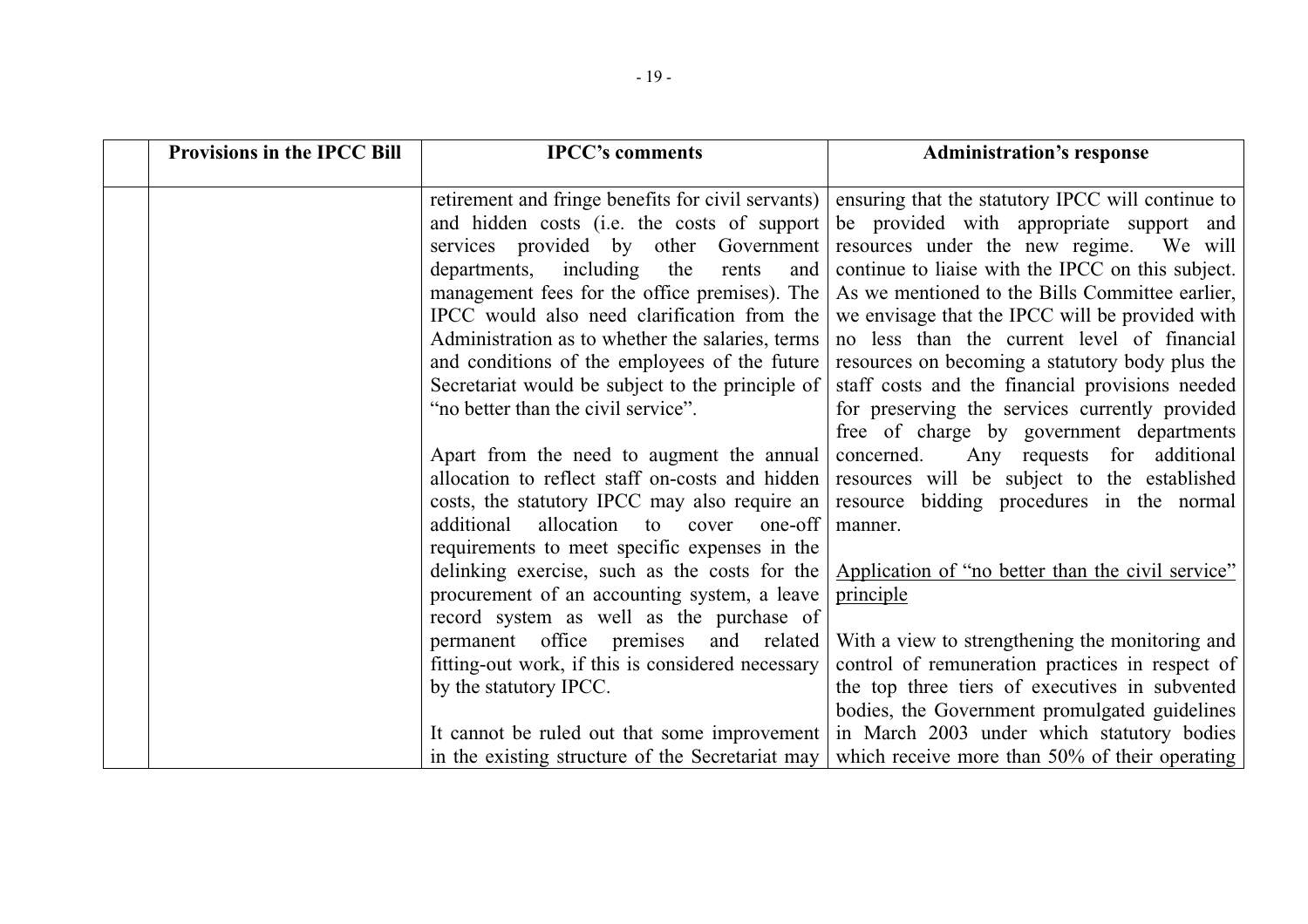| <b>Provisions in the IPCC Bill</b> | <b>IPCC's comments</b>                                                                                                                                                                      | <b>Administration's response</b>                                                                                                                                                                           |
|------------------------------------|---------------------------------------------------------------------------------------------------------------------------------------------------------------------------------------------|------------------------------------------------------------------------------------------------------------------------------------------------------------------------------------------------------------|
|                                    | be necessary to improve identified deficiency<br>ahead of the setting up of the statutory IPCC.                                                                                             | income from Government, except those fulfilling<br>prescribed exemption criteria, should regularly<br>review the number, ranking and remuneration                                                          |
|                                    | The IPCC is aware that some statutory bodies<br>Memoranda<br>of<br>Administrative<br>have<br>Arrangements with the Administration, setting<br>understandings<br>administrative<br>on<br>out | packages of staff at the top three tiers and submit<br>the review reports to their responsible Directors<br>of Bureaux. The reports should, inter alia,<br>explain and justify any changes over the period |
|                                    | arrangements. The IPCC looks forward to<br>advice from the Administration as to whether                                                                                                     | covered by the report. In assessing the<br>appropriateness of the number and ranking of                                                                                                                    |
|                                    | the same would be done for the statutory IPCC.                                                                                                                                              | senior positions of a subvented body, the relevant<br>Director of Bureau will consider the functions<br>and overall staffing structure of the concerned                                                    |
|                                    |                                                                                                                                                                                             | body, the nature and complexity of duties being<br>performed by the top three-tier executives in<br>question, and the ranking for comparable jobs in                                                       |
|                                    |                                                                                                                                                                                             | the civil service as appropriate. In evaluating<br>the appropriateness of the remuneration packages                                                                                                        |
|                                    |                                                                                                                                                                                             | for senior positions of a subvented body that<br>have comparable civil service ranks, the relevant                                                                                                         |
|                                    |                                                                                                                                                                                             | Director of Bureau will compare the average<br>total cost of remunerations for a tier of staff with                                                                                                        |
|                                    |                                                                                                                                                                                             | that of civil servants at comparable ranks. In<br>the absence of such comparable civil service                                                                                                             |
|                                    |                                                                                                                                                                                             | ranks, reference should be made to market<br>practices.<br>To enhance transparency, the                                                                                                                    |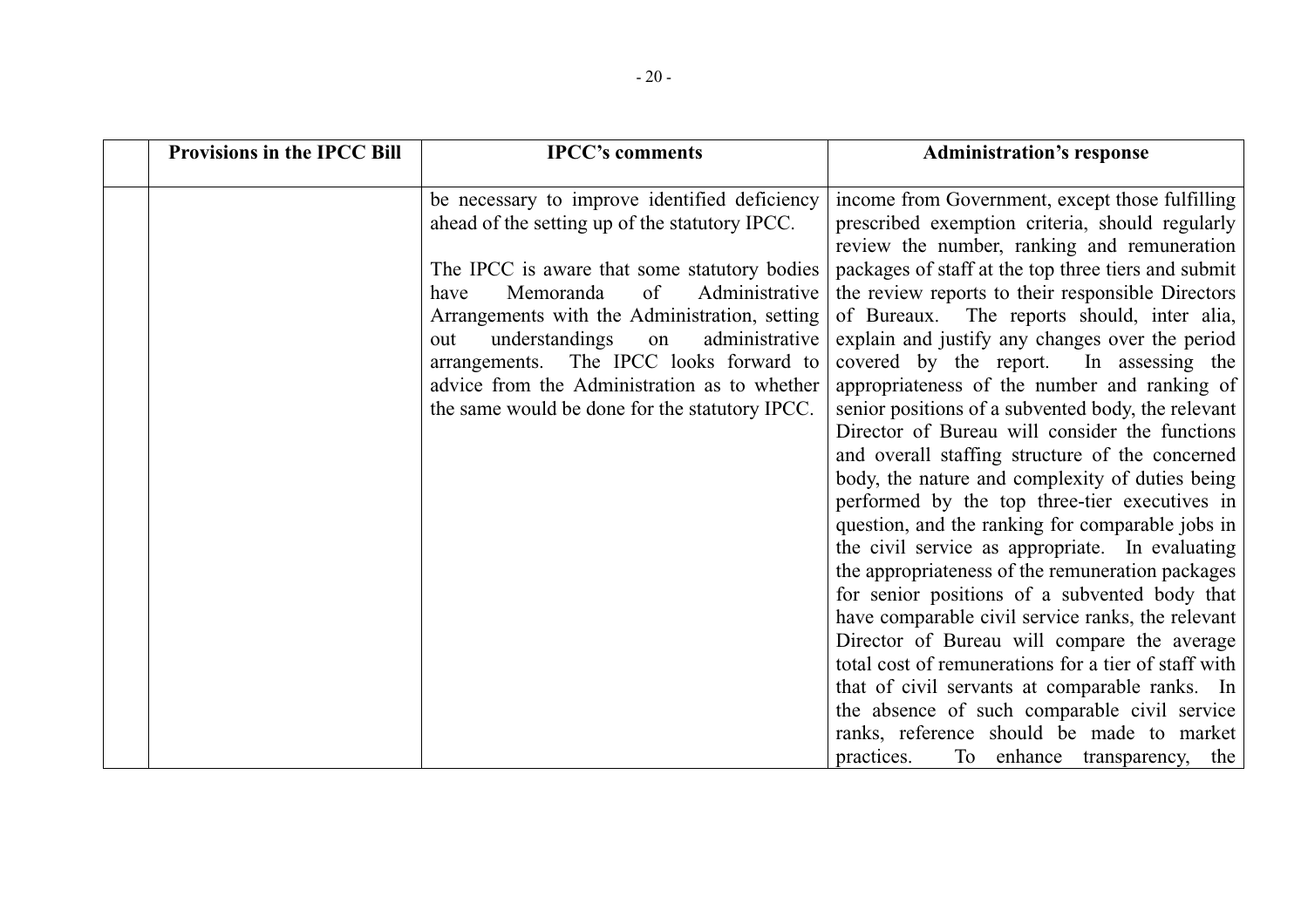| <b>Provisions in the IPCC Bill</b> | <b>IPCC's comments</b> | <b>Administration's response</b>                                                                                                                                                                                                                                                                                                    |
|------------------------------------|------------------------|-------------------------------------------------------------------------------------------------------------------------------------------------------------------------------------------------------------------------------------------------------------------------------------------------------------------------------------|
|                                    |                        | Director of Bureau will work out with those<br>subvented bodies under his/her purview suitable<br>arrangements for public disclosure of their<br>regular review reports. A proper framework<br>governing remuneration practices for senior<br>executives of an organization would in effect<br>filter down to other tiers of staff. |
|                                    |                        | We will, in the light of the above guidelines,<br>further discuss with the IPCC the arrangements<br>for the Security Bureau to monitor the<br>remuneration practices for the staff of the<br>statutory IPCC.                                                                                                                        |
|                                    |                        | Memorandum of Administrative Arrangement<br>(MAA)                                                                                                                                                                                                                                                                                   |
|                                    |                        | The purpose of an MAA is to clearly set out the<br>responsibilities of all parties concerned in the<br>delivery and monitoring of Government-funded<br>services as well as the administrative<br>arrangements for the subvented body concerned<br>receiving recurrent<br>funding from<br>the                                        |
|                                    |                        | Government. Subject to further discussion with<br>the IPCC, we are inclined to draw up an MAA                                                                                                                                                                                                                                       |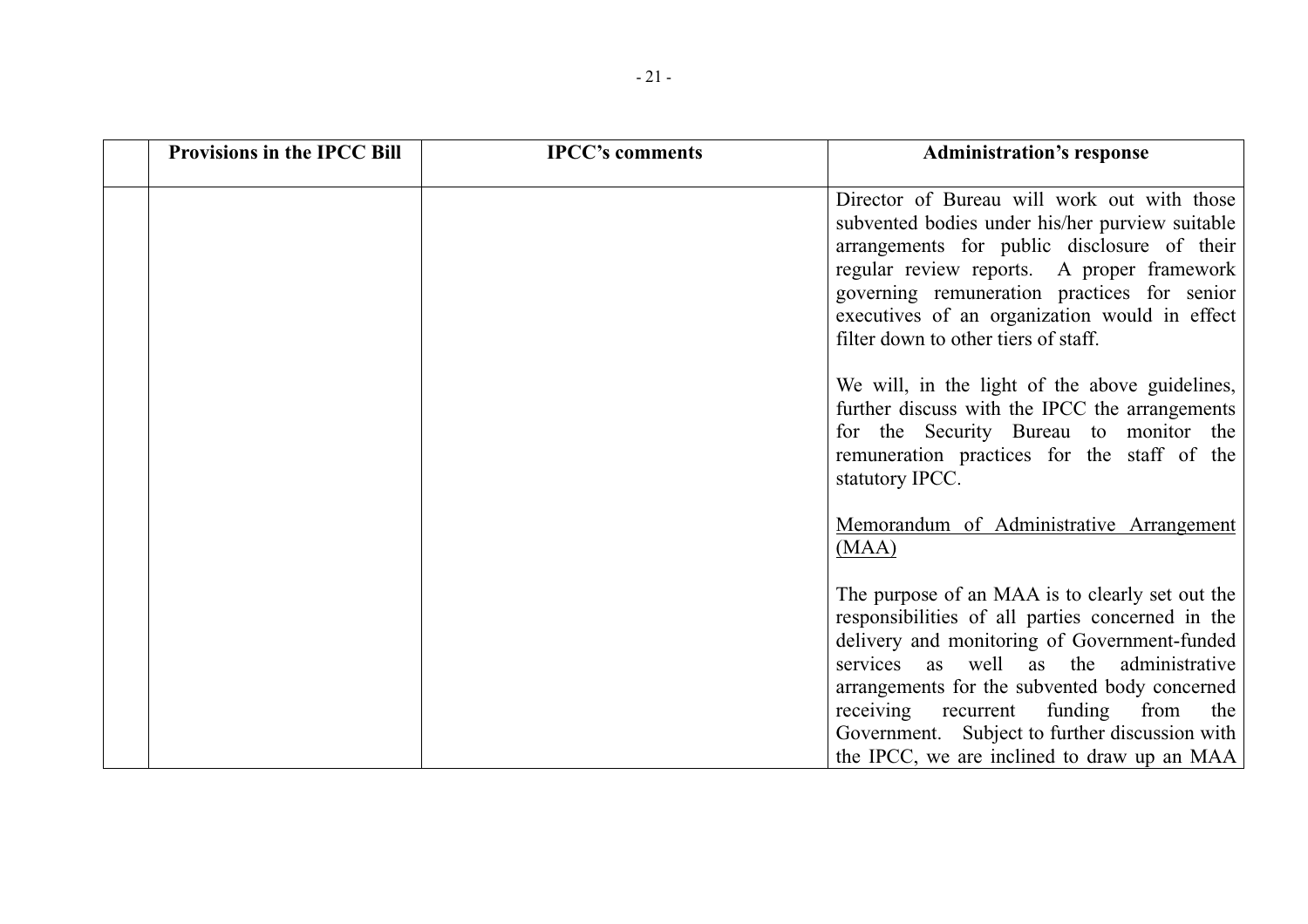|            | <b>Provisions in the IPCC Bill</b>                            | <b>IPCC's comments</b>                                                                                                                                                                                                                                                                                                                                                                           | <b>Administration's response</b>                                                                                                                                                                                                                                                                                                                                                                                                                                                                                                                                                                                           |
|------------|---------------------------------------------------------------|--------------------------------------------------------------------------------------------------------------------------------------------------------------------------------------------------------------------------------------------------------------------------------------------------------------------------------------------------------------------------------------------------|----------------------------------------------------------------------------------------------------------------------------------------------------------------------------------------------------------------------------------------------------------------------------------------------------------------------------------------------------------------------------------------------------------------------------------------------------------------------------------------------------------------------------------------------------------------------------------------------------------------------------|
|            |                                                               |                                                                                                                                                                                                                                                                                                                                                                                                  | with the statutory IPCC.                                                                                                                                                                                                                                                                                                                                                                                                                                                                                                                                                                                                   |
| <b>(B)</b> |                                                               | Other comments raised by the IPCC on the draft IPCC Bill on other occasions but not accepted by the Administration                                                                                                                                                                                                                                                                               |                                                                                                                                                                                                                                                                                                                                                                                                                                                                                                                                                                                                                            |
| 1.         | Clause $38$ – protection of the<br>IPCC and its members, etc. | In the context of the data leakage incident, the<br>IPCC was aware that even though it had acted<br>in good faith, it was still subject to criminal<br>sanctions for any non-compliance with the<br>Enforcement Notice issued under the Personal<br>Data (Privacy) Ordinance (Cap. 486). The<br>IPCC considered it necessary for its members<br>to be protected from criminal liability as well. | In the data leakage incident, the Enforcement<br>Notice was served by the Privacy Commissioner<br>for Personal Data on the IPCC in accordance<br>with the Personal Data (Privacy) Ordinance<br>(Cap. 486). The IPCC therefore had a legal<br>obligation to comply with the Enforcement<br>Notice. Non-compliance would attract criminal<br>sanctions under Cap. 486.                                                                                                                                                                                                                                                       |
|            |                                                               |                                                                                                                                                                                                                                                                                                                                                                                                  | Meanwhile, we are fully committed to providing<br>IPCC members with the necessary immunity<br>from civil liability for discharging their functions<br>in good faith. Clause 38 serves this purpose<br>and is proportionate to the nature of the functions<br>of the IPCC. Clause $38(1)$ provides that any act<br>done or omitted to be done by IPCC members in<br>good faith in the performance of their statutory<br>functions will not render them liable to any civil<br>proceedings. Clause 38(2) provides that for the<br>purposes of the law of defamation, if an IPCC<br>member makes any comment or publishes any |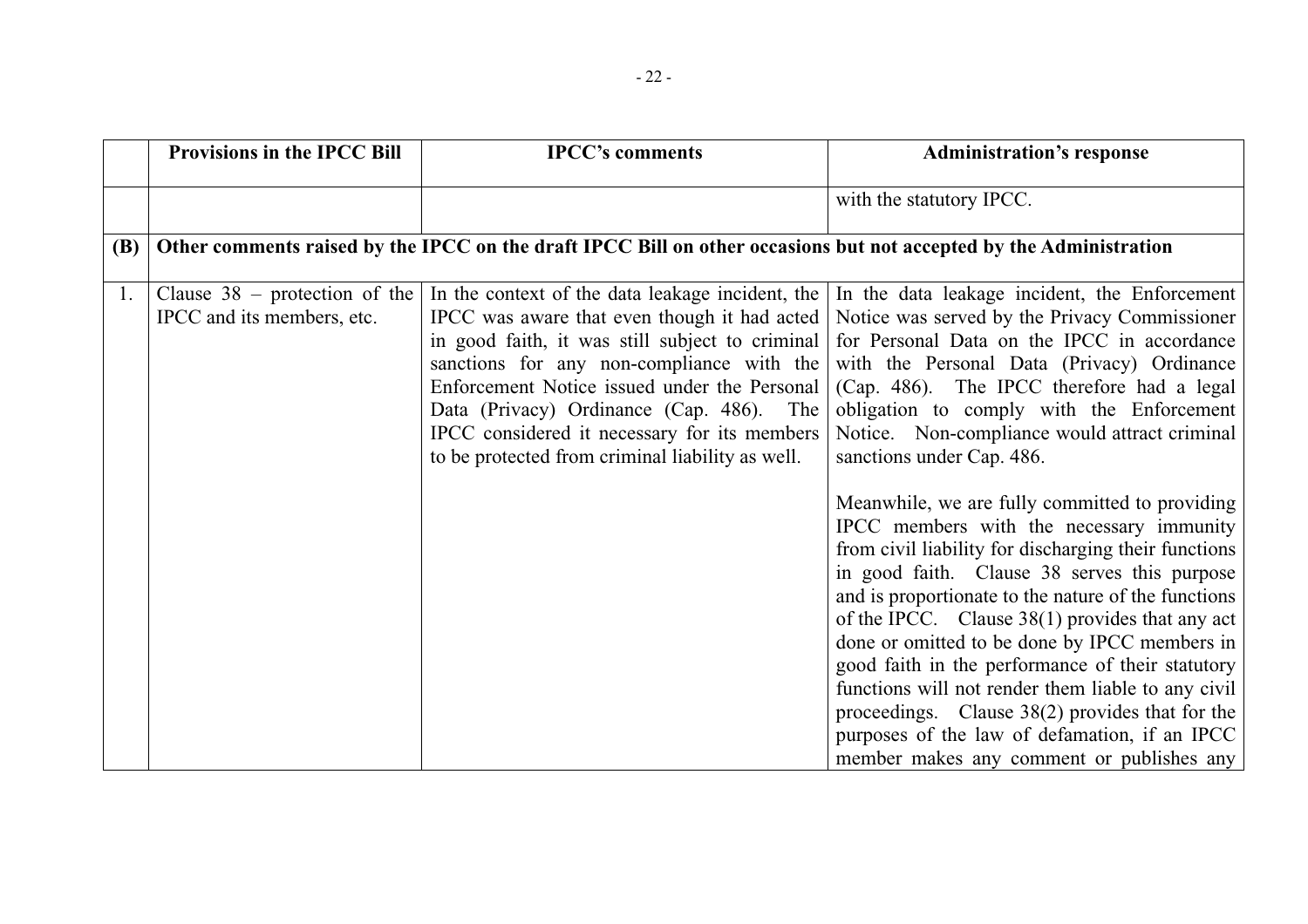|    | <b>Provisions in the IPCC Bill</b>                                                                                                                                                           | <b>IPCC's comments</b>                                                                                                                                                                                                                                                                                                                                                                                                                                                                                                                            | <b>Administration's response</b>                                                                                                                                                                                                                                                                                                                                                                                                                                                                                                                                                                                                                                   |
|----|----------------------------------------------------------------------------------------------------------------------------------------------------------------------------------------------|---------------------------------------------------------------------------------------------------------------------------------------------------------------------------------------------------------------------------------------------------------------------------------------------------------------------------------------------------------------------------------------------------------------------------------------------------------------------------------------------------------------------------------------------------|--------------------------------------------------------------------------------------------------------------------------------------------------------------------------------------------------------------------------------------------------------------------------------------------------------------------------------------------------------------------------------------------------------------------------------------------------------------------------------------------------------------------------------------------------------------------------------------------------------------------------------------------------------------------|
|    |                                                                                                                                                                                              |                                                                                                                                                                                                                                                                                                                                                                                                                                                                                                                                                   | matter in relation to a complaint in any<br>communication, report or statement, in writing or<br>otherwise, and for the performance of his<br>functions under the Bill, that comment or<br>publication is absolutely privileged.<br>The<br>provision has taken account of the IPCC's<br>comments that the protection should cover its<br>correspondence with complainants/witnesses and<br>talks/seminars given by its members.<br>$\rm\,By$<br>conferring the defence of absolute privilege, no<br>criminal libel proceedings can be taken against<br>IPCC members for making the comments,<br>publications, etc. falling within the ambit of<br>clause $38(2)$ . |
| 2. | <b>IPCC</b><br>may<br>$delegate$ its<br>functions under the Bill to $a \mid$<br>committee, a member of the<br>IPCC, the Secretary, the Legal<br>Adviser or any other employee<br>of the IPCC | Schedule 1, clause $25(1)$ – the The IPCC has a need to delegate some of its<br>functions to a "technical or professional person<br>whose service is engaged by the Council" under<br>clause $5(3)$ , such as contracting out legal<br>services in handling complicated cases or<br>facing a lawsuit, and hiring a public relations<br>firm to undertake publicity programme etc.<br>The IPCC may entrust a public relations firm to<br>devise and execute a publicity plan (subject to<br>the IPCC's endorsement), rather than to simply $\vert$ | We fully appreciate that the IPCC may need to<br>engage the service of technical or professional<br>persons after it has become an independent<br>statutory body, as, for example, the IPCC may<br>need to engage a public relations firm to promote<br>public awareness of the IPCC's role ("to promote<br>public awareness of the role of the Council" is<br>one of the IPCC's functions under clause<br>$7(1)(e)$ ).<br>We envisage that under such<br>circumstances, the IPCC's engagement of such                                                                                                                                                             |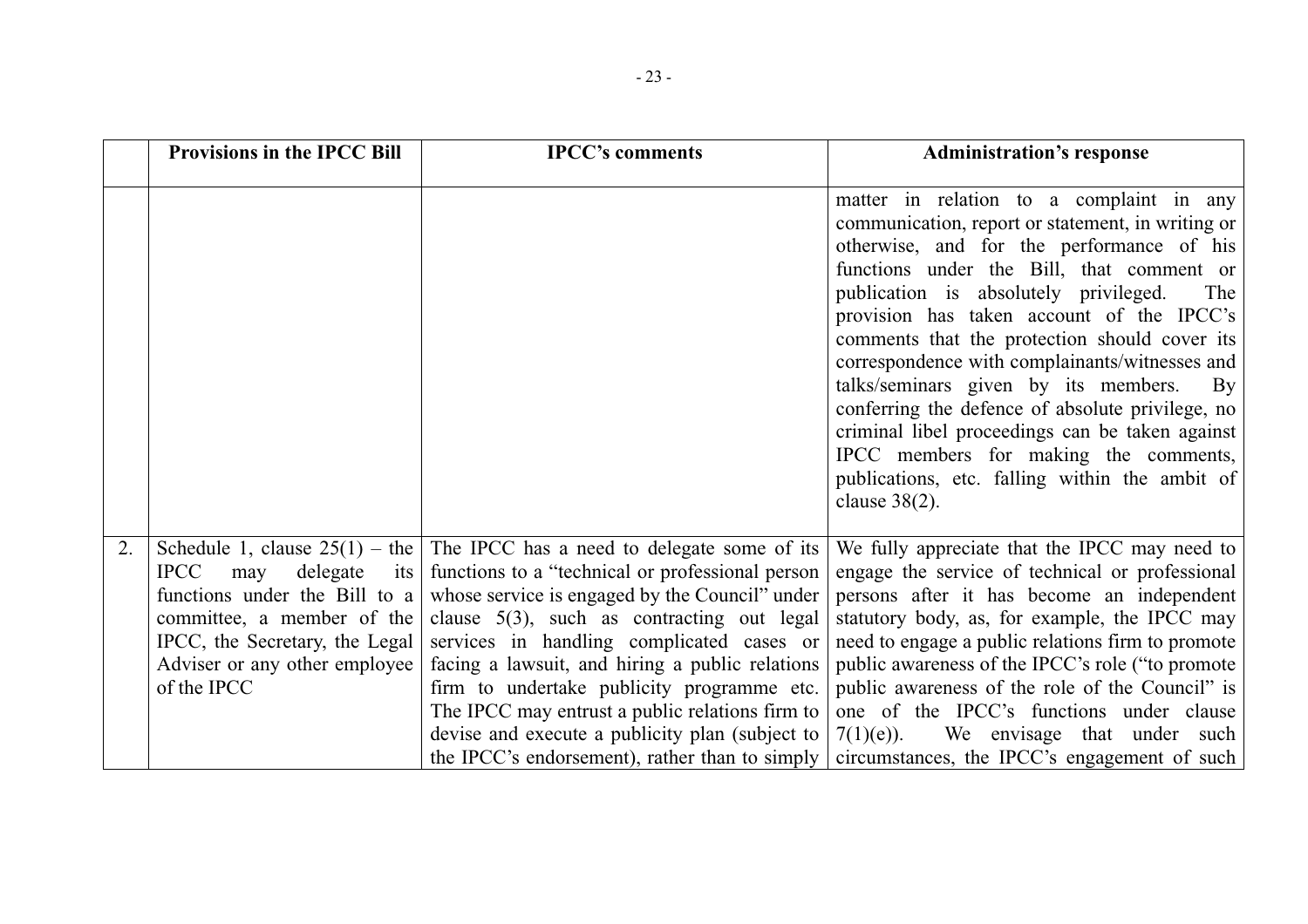|     | <b>Provisions in the IPCC Bill</b>                  | <b>IPCC's comments</b>                                                                                                                                                                                                                                | <b>Administration's response</b>                                                                                                                                                                                                                                                                                                                                                                                                                                                                                                                                                                                                                                                                                                                   |
|-----|-----------------------------------------------------|-------------------------------------------------------------------------------------------------------------------------------------------------------------------------------------------------------------------------------------------------------|----------------------------------------------------------------------------------------------------------------------------------------------------------------------------------------------------------------------------------------------------------------------------------------------------------------------------------------------------------------------------------------------------------------------------------------------------------------------------------------------------------------------------------------------------------------------------------------------------------------------------------------------------------------------------------------------------------------------------------------------------|
|     |                                                     | tap the firm's advice, as it is not worthwhile for<br>the IPCC to employ a team of public relations<br>staff on its establishment to launch the projects.<br>A similar provision can be found in the<br>Personal Data (Privacy) Ordinance (Cap. 486). | technical or professional persons would involve<br>a contractual relationship and would not require<br>the IPCC to delegate any of its functions to such<br>persons. In the example of hiring a public<br>relations firm, any publicity plan devised by the<br>firm is subject to the IPCC's endorsement and<br>executed under such endorsement.<br>The<br>function of promoting public awareness of the<br>role of the IPCC still rests with the IPCC, with<br>the engagement of a professional firm to<br>implement the publicity programmes following<br>the IPCC's endorsement. As such, we do not<br>consider it necessary or indeed appropriate to<br>provide that the IPCC may delegate its functions<br>to such entities outside the IPCC. |
| (C) |                                                     | Comments raised by the IPCC on the draft IPCC Bill on other occasions and accepted by the Administration                                                                                                                                              |                                                                                                                                                                                                                                                                                                                                                                                                                                                                                                                                                                                                                                                                                                                                                    |
| 1.  | definition<br>2<br>Clause<br>of<br>"classification" | The definition of "classification" should spell<br>out the classifications and to provide a<br>mechanism requiring CP to seek the IPCC's<br>endorsement when new classifications are to be<br>added.                                                  | The definition of "classification" under clause 2<br>now sets out the main classifications as well as<br>classification of such other description as agreed<br>between the IPCC and CP.                                                                                                                                                                                                                                                                                                                                                                                                                                                                                                                                                            |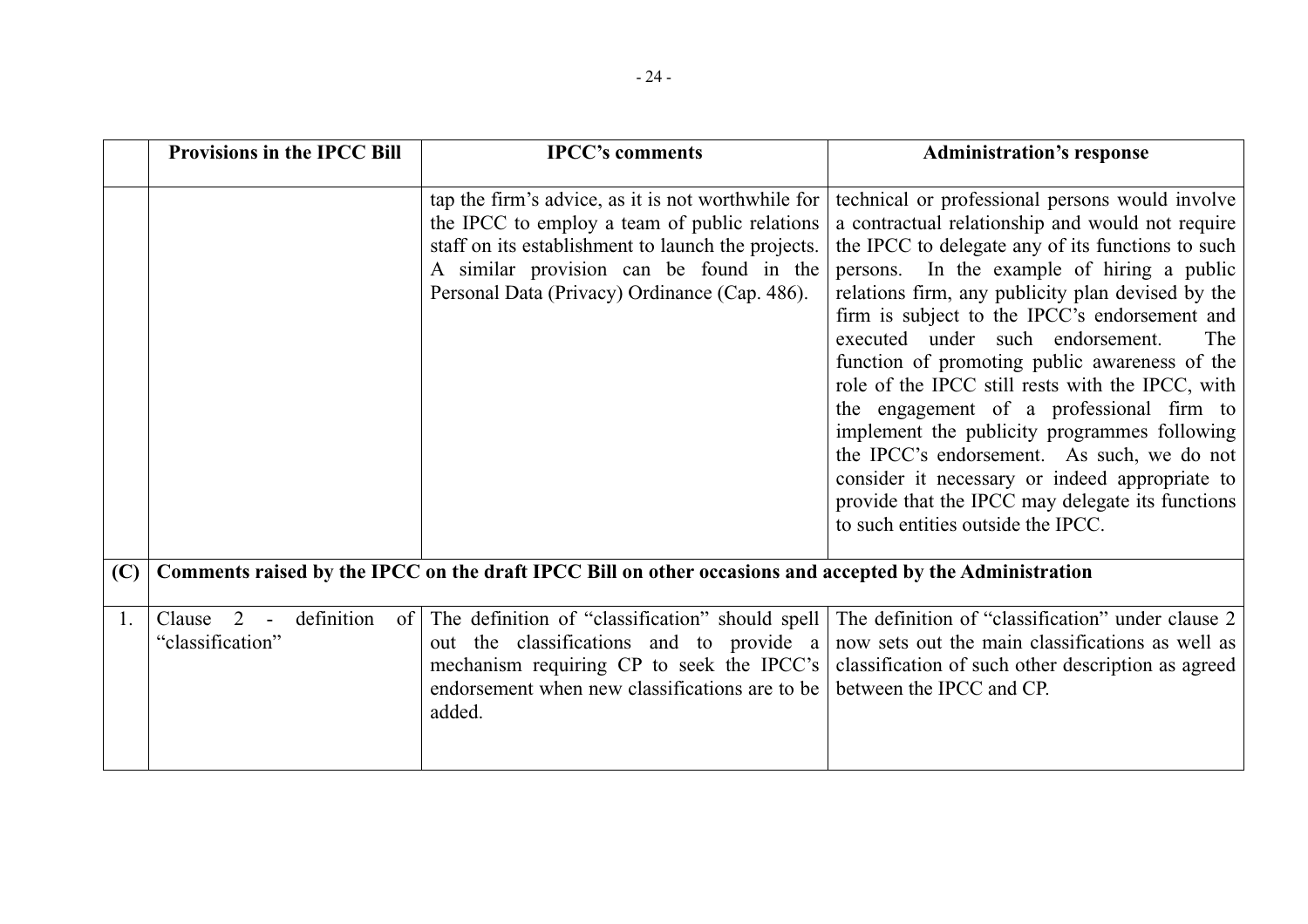|                | <b>Provisions in the IPCC Bill</b>                                                                                                          | <b>IPCC's comments</b>                                                                                                                                                                                                                                                                                                                                                                                           | <b>Administration's response</b>                                                                                                                                                                                                                                                                                                                                                                                                                                                                                                                                                                                            |
|----------------|---------------------------------------------------------------------------------------------------------------------------------------------|------------------------------------------------------------------------------------------------------------------------------------------------------------------------------------------------------------------------------------------------------------------------------------------------------------------------------------------------------------------------------------------------------------------|-----------------------------------------------------------------------------------------------------------------------------------------------------------------------------------------------------------------------------------------------------------------------------------------------------------------------------------------------------------------------------------------------------------------------------------------------------------------------------------------------------------------------------------------------------------------------------------------------------------------------------|
| 2.             | Clause $5(1)$ – the IPCC must<br>appoint a Secretary and a Legal<br>Adviser on terms approved by<br>CE on the advice of the IPCC            | With a view to enhancing the impartial image<br>of the IPCC, the salaries and terms of<br>appointment of the IPCC Secretary and Legal<br>Adviser shall be determined by CE after taking<br>into consideration the IPCC's advice.                                                                                                                                                                                 | Clause $5(1)$ now provides that the IPCC must<br>appoint a Secretary and a Legal Adviser on terms<br>approved by CE on the advice of the IPCC.                                                                                                                                                                                                                                                                                                                                                                                                                                                                              |
| 3 <sub>1</sub> | Clause $8 - CP$ to submit lists of<br>reportable complaints and non-<br>reportable complaints to the<br><b>IPCC</b>                         | The prevailing practice of CAPO submitting a<br>list of reportable complaints every week and a<br>list of non-reportable complaints every month<br>should be reflected.                                                                                                                                                                                                                                          | Clause 8 now provides that CP must submit lists<br>of reportable complaints and non-reportable<br>complaints to the IPCC at such intervals, and in<br>such manner, as agreed with the IPCC.                                                                                                                                                                                                                                                                                                                                                                                                                                 |
| 4.             | Clause $10(c)$ – a reportable<br>complaint should be made by<br>or on behalf of a complainant<br>directly affected by the police<br>conduct | The consultation paper issued in $2002$ on the<br>revised proposals for the IPCC Bill and the<br>relevant provision in the previous draft Bill<br>presented to the IPCC provided that a<br>reportable complaint should be made by "a<br>personally aggrieved person".<br>The IPCC<br>suggested that it should be clarified whether a<br>"person" covered a body corporate as opposed<br>to an individual person. | We have improved the provision of clause $10(c)$<br>by providing that a reportable complaint should<br>be made by or on behalf a complainant directly<br>affected by the police conduct. Clause 2<br>defines "complainant" as a person who makes a<br>complaint or a request for review or, where the<br>complaint or request for review is made on<br>behalf of another person, the person on whose<br>behalf the complaint or request for review is<br>made. "Person" as defined in the Interpretation<br>and General Clauses Ordinance (Cap. 1) includes<br>a body corporate.<br>We have also added clause 14 allowing a |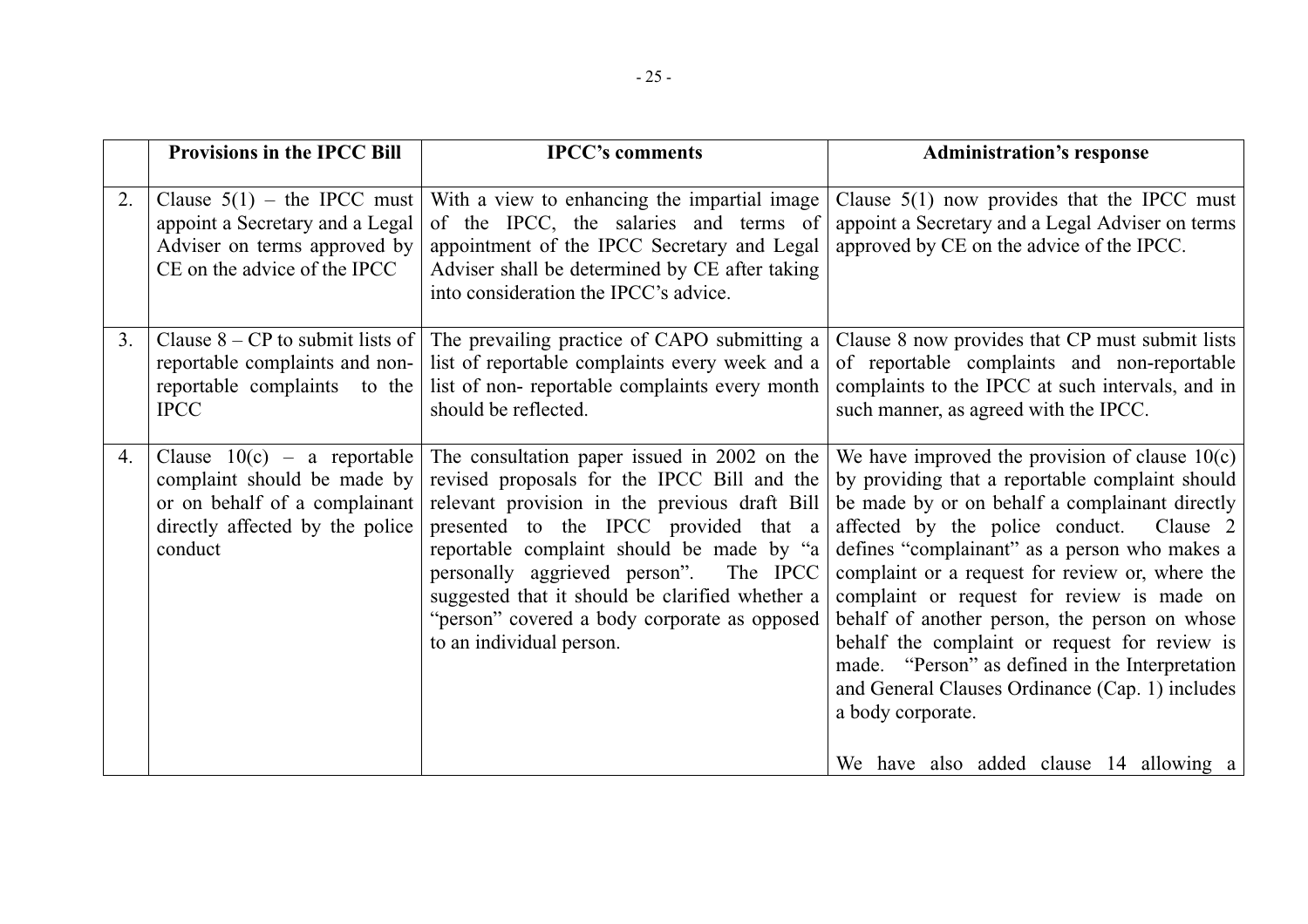|    | <b>Provisions in the IPCC Bill</b>                          | <b>IPCC's comments</b>                                                                                                                                                                                                                                                                                             | <b>Administration's response</b>                                                                                                                                                                                                                                                                                                                                                                                                                     |
|----|-------------------------------------------------------------|--------------------------------------------------------------------------------------------------------------------------------------------------------------------------------------------------------------------------------------------------------------------------------------------------------------------|------------------------------------------------------------------------------------------------------------------------------------------------------------------------------------------------------------------------------------------------------------------------------------------------------------------------------------------------------------------------------------------------------------------------------------------------------|
|    |                                                             |                                                                                                                                                                                                                                                                                                                    | complaint to be lodged on behalf of a<br>complainant under specified conditions $-$ by a<br>parent or guardian where the complainant is<br>below the age of 16 years; by a representative if<br>the complainant is a mentally incapacitated<br>person or unable to make the complaint<br>personally due to death or illness; or by a<br>representative authorized in writing by the<br>complainant.                                                  |
| 5. | Clause $11$ – interpretation of<br>belated complaints       | A complainant may only be aware of the<br>grounds for complaint after the conclusion of<br>the criminal prosecution or court proceedings<br>concerned.                                                                                                                                                             | Clause $11(a)(ii)$ now provides that a complaint is<br>classified as a reportable complaint if made to<br>the Police, where proceedings relating to the<br>subject matter of the complaint have been<br>commenced in any court, magistracy or statutory<br>tribunal within 24 months from the date of the<br>incident giving rise to the complaint, within a<br>period of 12 months from the date of the final<br>determination of such proceedings. |
| 6. | review, CP is not required to<br>conduct a fresh or further | Clause $12(2)$ – on request for In the absence of fresh evidence, a new<br>perspective put forward by a complainant<br>requesting a review may reveal potential<br>investigation of any fact or deficiency in the previous analysis and may<br>evidence considered in the justify a review and a re-examination of | The intention of clause $12(2)$ is to provide that<br>the Police are not required to conduct further or<br>fresh investigation of any fact or evidence that<br>has been considered, as the classification of the<br>complaint in question based on such fact or                                                                                                                                                                                      |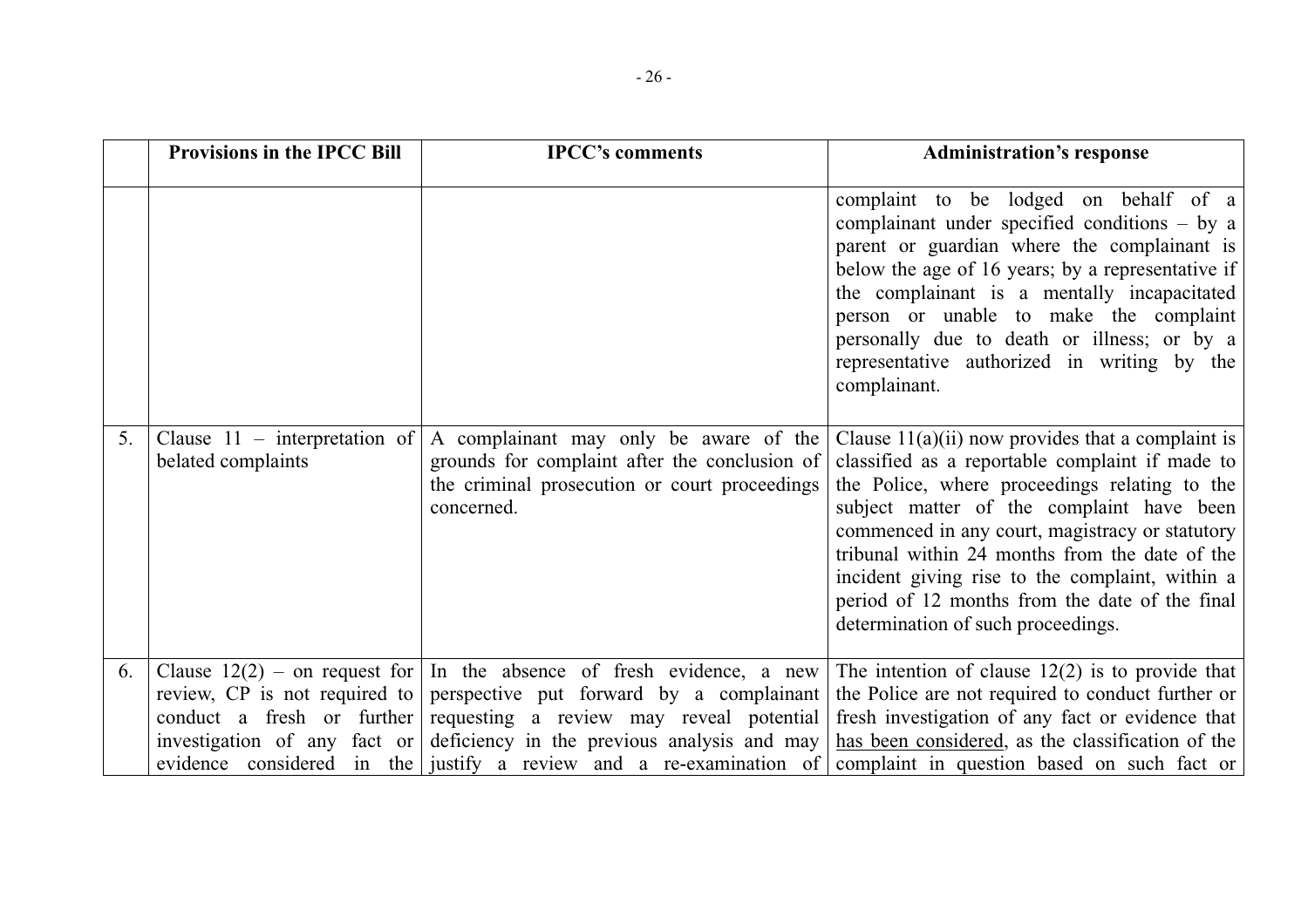|    | <b>Provisions in the IPCC Bill</b>                                                                                                                                                                    | <b>IPCC's comments</b>                                                                  | <b>Administration's response</b>                                                                                                                                                                                                                                                                                                                                                                                                                                                                                                                                                                                                                                                                                                                                                                                                                         |
|----|-------------------------------------------------------------------------------------------------------------------------------------------------------------------------------------------------------|-----------------------------------------------------------------------------------------|----------------------------------------------------------------------------------------------------------------------------------------------------------------------------------------------------------------------------------------------------------------------------------------------------------------------------------------------------------------------------------------------------------------------------------------------------------------------------------------------------------------------------------------------------------------------------------------------------------------------------------------------------------------------------------------------------------------------------------------------------------------------------------------------------------------------------------------------------------|
|    | determination of the relevant previous evidence.<br>classification of a reportable<br>unless<br>complaint<br>a<br>new<br>perspective is put forward by<br>the person making the request<br>for review |                                                                                         | evidence should have already been endorsed by<br>the IPCC.<br>If there is fresh evidence or<br>information, the Police will be obliged to look<br>into it.<br>We understand the IPCC's concerns that a new<br>perspective put forward by a complainant<br>requesting a review may reveal potential<br>deficiency in the previous analysis and may<br>justify a review and re-examination of previous<br>evidence. Clause $12(2)$ now therefore provides<br>that for a request for review, the Police will be<br>required to conduct fresh or further investigation<br>if the complainant puts forward a new point of<br>view which was not considered in the Police's<br>previous investigation and, if established after a<br>fresh or further investigation, may result in a<br>change of the classification of the reportable<br>complaint concerned. |
|    |                                                                                                                                                                                                       |                                                                                         |                                                                                                                                                                                                                                                                                                                                                                                                                                                                                                                                                                                                                                                                                                                                                                                                                                                          |
| 7. | Clause $19(9)$ – disclosure of a<br>of<br>interview<br>record<br>an                                                                                                                                   | Clause $19(8)$ provides that records of<br>interviews conducted by the IPCC should only | Clause $19(9)$ is added to provide that disclosure<br>of the IPCC's interview records for any purpose                                                                                                                                                                                                                                                                                                                                                                                                                                                                                                                                                                                                                                                                                                                                                    |
|    | conducted by the IPCC for any                                                                                                                                                                         | be used for the purpose of performing the                                               | that is allowed under clause 37 is not to be                                                                                                                                                                                                                                                                                                                                                                                                                                                                                                                                                                                                                                                                                                                                                                                                             |
|    |                                                                                                                                                                                                       |                                                                                         |                                                                                                                                                                                                                                                                                                                                                                                                                                                                                                                                                                                                                                                                                                                                                                                                                                                          |
|    |                                                                                                                                                                                                       |                                                                                         |                                                                                                                                                                                                                                                                                                                                                                                                                                                                                                                                                                                                                                                                                                                                                                                                                                                          |
|    | purpose allowed under clause<br>37 not to be regarded as use of                                                                                                                                       | IPCC's functions under the Bill. The issue is<br>whether the IPCC could be compelled to | regarded as use of the records under clause<br>$19(8)$ .                                                                                                                                                                                                                                                                                                                                                                                                                                                                                                                                                                                                                                                                                                                                                                                                 |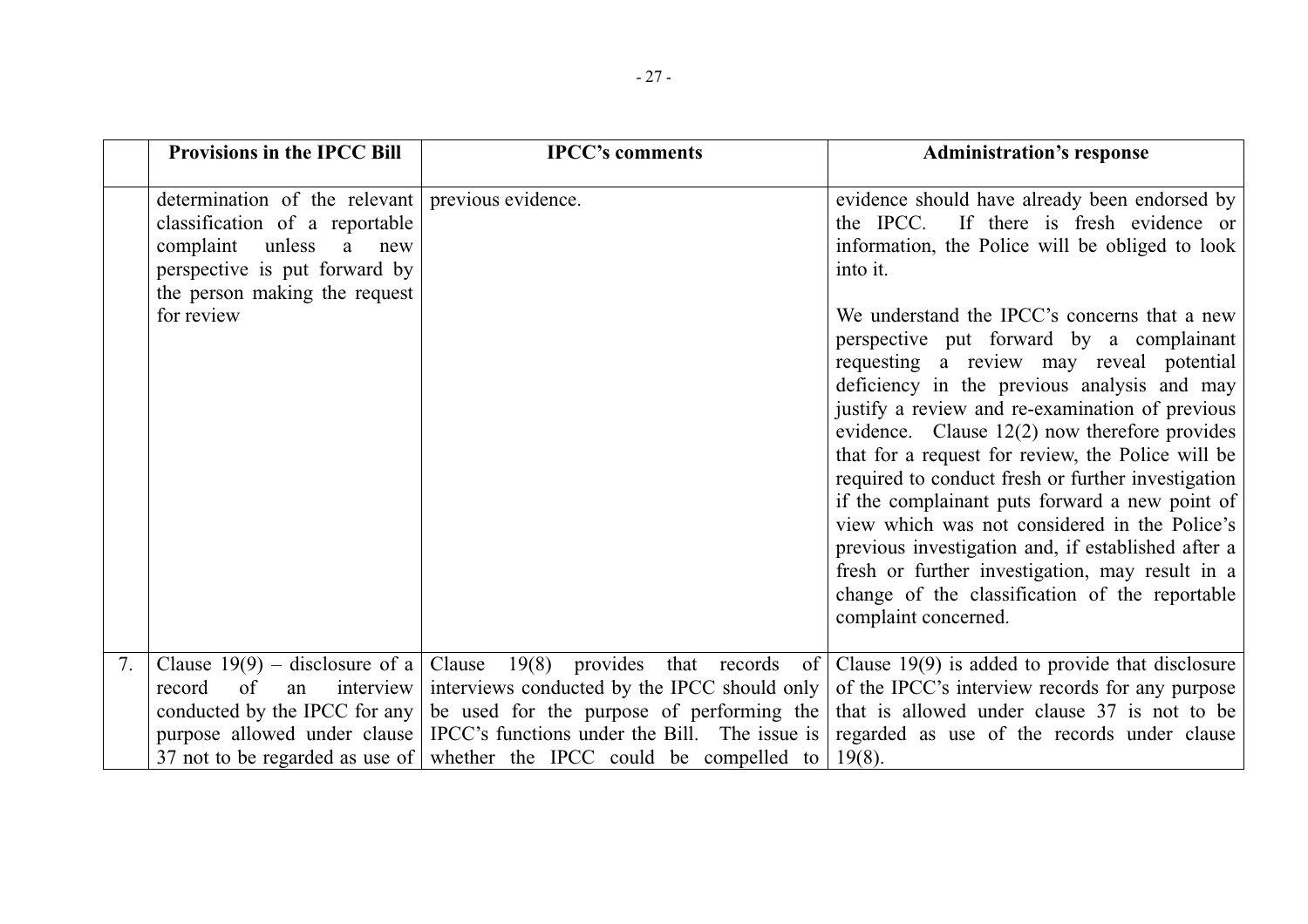|     | <b>Provisions in the IPCC Bill</b>                                                                                                     | <b>IPCC's comments</b>                                                                                                                                                                                                                   | <b>Administration's response</b>                                                                                                                                                                                                                     |
|-----|----------------------------------------------------------------------------------------------------------------------------------------|------------------------------------------------------------------------------------------------------------------------------------------------------------------------------------------------------------------------------------------|------------------------------------------------------------------------------------------------------------------------------------------------------------------------------------------------------------------------------------------------------|
|     | the record                                                                                                                             | disclose the records by virtue of clause<br>$37(2)(c)$ .                                                                                                                                                                                 |                                                                                                                                                                                                                                                      |
| 8.  | Clause $30(c)$ – the IPCC may<br>borrow money on security or<br>other conditions<br>with the<br>approval of the Financial<br>Secretary | There may be a need for the IPCC to borrow<br>money.                                                                                                                                                                                     | Clause $30(c)$ is added to enable the IPCC to<br>borrow money on security or other conditions<br>with the approval of the Financial Secretary.                                                                                                       |
| 9.  | observers                                                                                                                              | Clause 31 – appointment of Ex-police officers should not be eligible for<br>appointment as observers.                                                                                                                                    | Clause $31(2)$ now provides that a civil servant<br>(including a police officer) or an ex-police<br>officer is not eligible to be appointed as an<br>observer.                                                                                       |
| 10. | Clause $34$ – observers may<br>attend interviews and observe<br>collection of evidence                                                 | An observer who discloses that he has an<br>interest in the reportable complaint concerned<br>should withdraw from the interview or<br>collection of evidence.                                                                           | Clause $34(3)$ now provides that an observer<br>having an interest in the reportable complaint<br>concerned must withdraw from the interview or<br>observation of the collection of evidence, and<br>report the nature of his interest to the IPCC.  |
| 11. | Clause $35$ – the IPCC may<br>determine procedures, duty<br>roster, etc. relating to observers                                         | To retain flexibility for future development,<br>clause 35 should be re-drafted as "The Council<br>may determine any matter concerning the<br>operation of the Observers Scheme, which<br>includes, but not limited to, the following: " | We share the IPCC's view on the need for<br>flexibility for the development of the Observers<br>Scheme. In this respect, clause 32 has clearly<br>spelt out that the role of an observer is to assist<br>the IPCC to observe the manner in which the |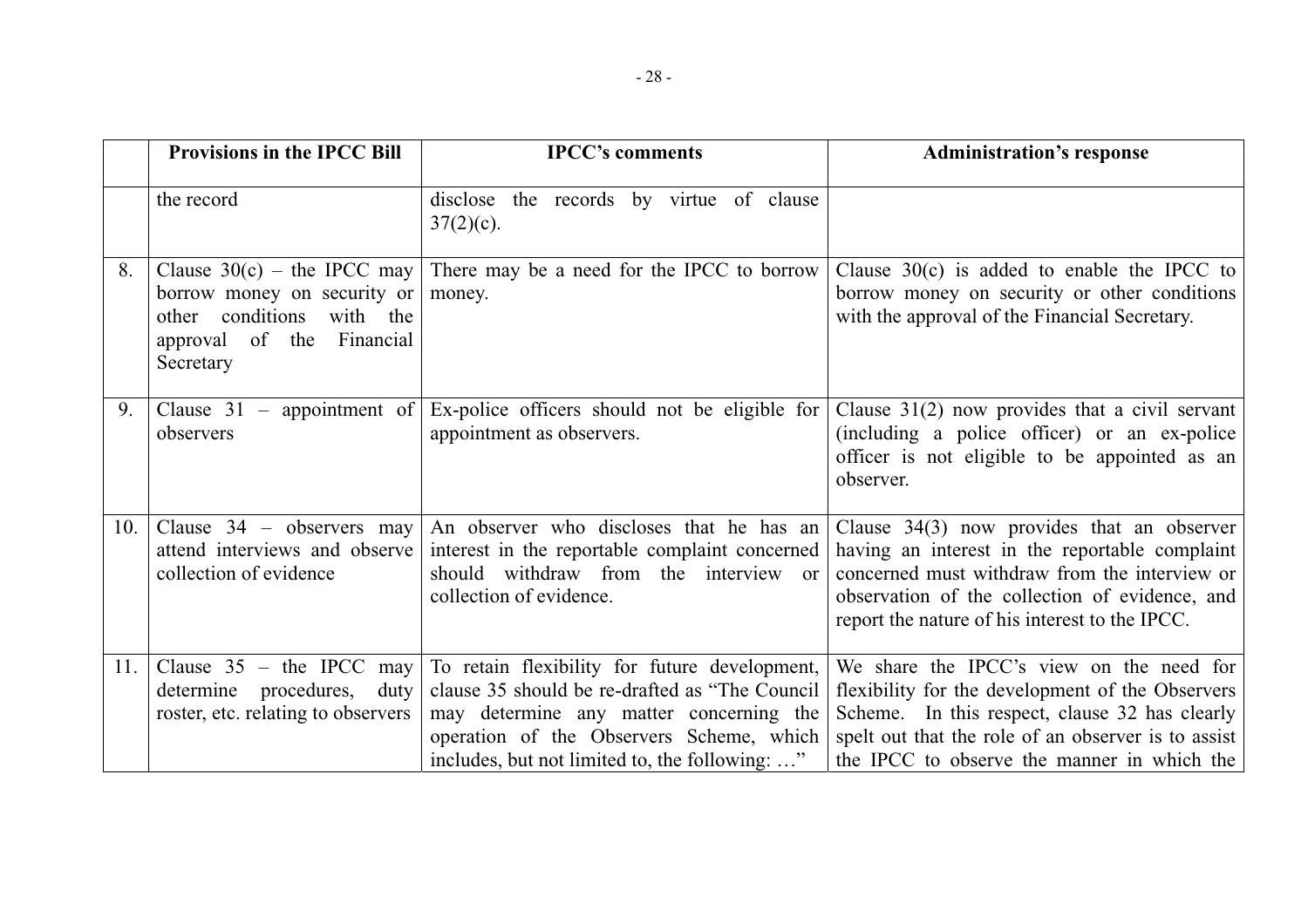|     | <b>Provisions in the IPCC Bill</b>                                                                                                                                                                                                                        | <b>IPCC's comments</b>                                                                                                                                                                                                                                                                                                                                                                                                                                        | <b>Administration's response</b>                                                                                                                                                                                                                  |
|-----|-----------------------------------------------------------------------------------------------------------------------------------------------------------------------------------------------------------------------------------------------------------|---------------------------------------------------------------------------------------------------------------------------------------------------------------------------------------------------------------------------------------------------------------------------------------------------------------------------------------------------------------------------------------------------------------------------------------------------------------|---------------------------------------------------------------------------------------------------------------------------------------------------------------------------------------------------------------------------------------------------|
|     |                                                                                                                                                                                                                                                           |                                                                                                                                                                                                                                                                                                                                                                                                                                                               | handle<br>investigate<br>reportable<br>Police<br>or<br>35<br>complaints.<br>Clause<br>has<br>already<br>comprehensively covered the general matters<br>necessary for attaining such a purpose.                                                    |
| 12. | Clause $37(4)$ – disclosure of<br>identity of any complainant,<br>any member of the police force<br>whose conduct is the subject of<br>a complaint, or any person who<br>assists or has assisted CP in the<br>handling or investigation of a<br>complaint | The IPCC may need to disclose the identity of<br>parties concerned to a complainant, CAPO or a<br>witness in the course of performing its<br>functions, e.g. to refer a complaint directly<br>received by it (with the identity of the<br>complainant and complainee) to CAPO, or to<br>disclose necessary information including the<br>identity of parties involved to a witness who<br>may not know the whole story for him to give a<br>witness statement. | Taking into account the IPCC's comments,<br>clause $37(4)$ is added to enable a "specified"<br>person" to make disclosures to the Police,<br>complainants, complainees, etc. as necessary for<br>the performance of his functions under the Bill. |
| 13. | Schedule 1, clause $11(5) - if$<br>any IPCC member requests<br>that a matter referred to in the<br>papers circulated under clause<br>$11(3)$ be determined at a<br>meeting of the IPCC, the<br>matter must be so determined                               | Even on the request of only one IPCC member,<br>a matter under circulation should be determined<br>at a meeting.                                                                                                                                                                                                                                                                                                                                              | Schedule 1, clause $11(5)$ now provides that if any<br>IPCC member requests that a matter referred to<br>in the papers circulated under clause $11(3)$ be<br>determined at a meeting of the IPCC, the matter<br>must be so determined.            |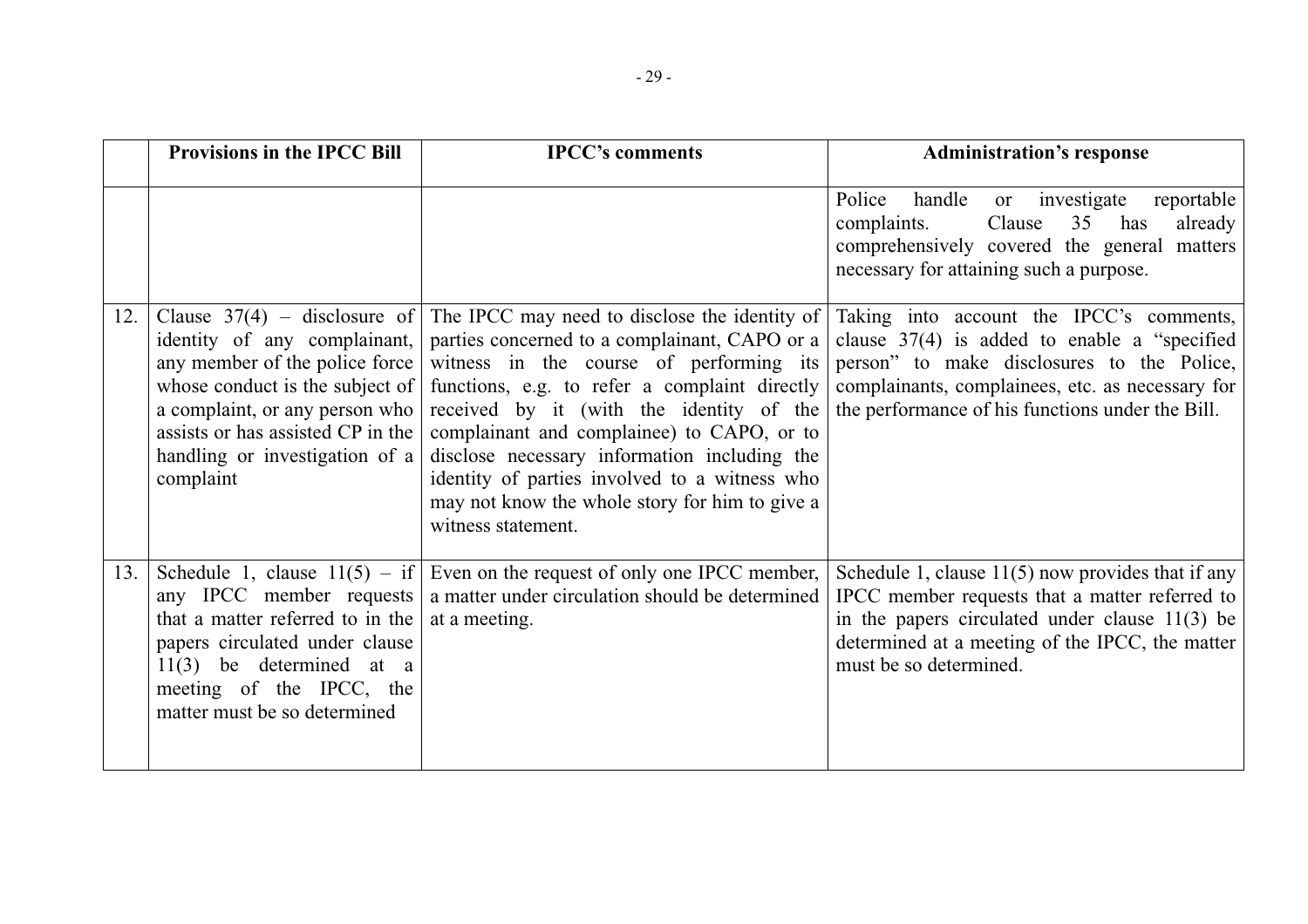|     | <b>Provisions in the IPCC Bill</b>                                                                                                                                                                             | <b>IPCC's comments</b>                                                                                                                                 | <b>Administration's response</b>                                                                                                                                                                                                                                                                                                                                                                                                                                                                                                                                            |
|-----|----------------------------------------------------------------------------------------------------------------------------------------------------------------------------------------------------------------|--------------------------------------------------------------------------------------------------------------------------------------------------------|-----------------------------------------------------------------------------------------------------------------------------------------------------------------------------------------------------------------------------------------------------------------------------------------------------------------------------------------------------------------------------------------------------------------------------------------------------------------------------------------------------------------------------------------------------------------------------|
| 14. | anything that may be done at a<br>meeting of a committee of the<br>IPCC may be done<br>by<br>circulation of papers<br>Schedule 1, clause $25 -$<br>delegation of the<br>$\text{IPCC's}$<br>functions           | Schedule 1, clause $16(3)$ – The IPCC should be allowed to continue to<br>process CAPO cases through its three<br>sub-groups by circulation of papers. | Schedule 1, clause 25 now provides that the<br>IPCC may delegate any of its functions (except<br>the power to delegate under clause 25, the duty<br>to submit an annual report, statement of accounts<br>and auditor's report to CE under clause 23(1),<br>and the power to make a report to CE under<br>clause 28) under the Bill to its committees.<br>Schedule 1, clause $16(3)$ now provides that<br>anything that may be done at a meeting of a<br>committee of the IPCC may be done by<br>circulation of papers to all members of the<br>committee without a meeting. |
| 15. | IPCC must appoint as its<br>auditor a person who is<br>registered<br>under<br>the<br>Professional<br>Accountants<br>Ordinance (Cap. 50) and holds<br>a practising certificate within<br>the meaning of Cap. 50 | Schedule 1, clause $22(1)$ – the The auditor appointed by the IPCC should be a<br>qualified auditor.                                                   | Schedule 1, clause $22(1)$ now provides that the<br>IPCC must appoint as its auditor a person who is<br>registered under the Professional Accountants<br>Ordinance (Cap. 50) and holds a practising<br>certificate within the meaning of Cap. 50.                                                                                                                                                                                                                                                                                                                           |